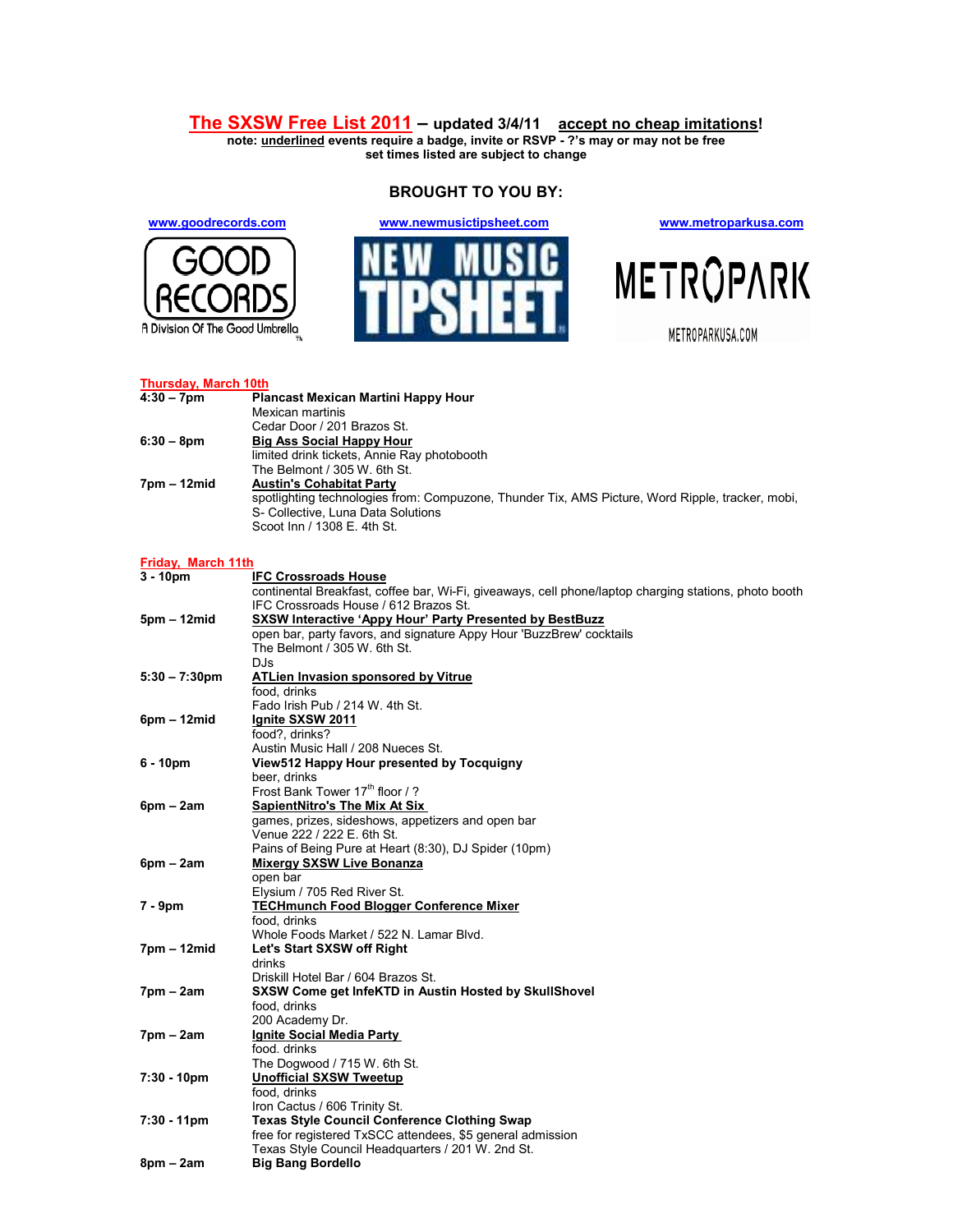|                      | beer?                                                                                                                                          |
|----------------------|------------------------------------------------------------------------------------------------------------------------------------------------|
|                      | Emo's / 603 Red River St.                                                                                                                      |
|                      | The Flametrick Subs                                                                                                                            |
| $8pm - 2am$          | Kick off Party at SXSW 2011 hosted by TechSet                                                                                                  |
|                      | drinks                                                                                                                                         |
|                      | Enzo / 801 W. 5 <sup>th</sup> St.                                                                                                              |
| 8pm – 4am            | The PureVolume House Presents                                                                                                                  |
|                      | drinks                                                                                                                                         |
|                      | The Purevolume.com House / 504 Trinity St.<br>7                                                                                                |
| $9$ pm – $2$ am      | <u>AMODA Digital Showcase</u>                                                                                                                  |
|                      | drinks?                                                                                                                                        |
|                      | The Mohawk / 912 Red River St.                                                                                                                 |
|                      | live electronic music and visual art                                                                                                           |
| $9pm - 2am$          | <b>PathCrosser w/ Moxie Presents: Questlove</b>                                                                                                |
|                      | drinks                                                                                                                                         |
|                      | Scoot Inn / 1300 $E. 4m$ St.                                                                                                                   |
|                      | ?uestlove, Theophilus London, God-Des & She, Kid Slyce                                                                                         |
|                      |                                                                                                                                                |
| Saturday, March 12th |                                                                                                                                                |
| 8 – 10am             | <b>SXSW Social Breakfast 2011</b>                                                                                                              |
|                      | food, coffee<br>Magnolia Cafe South / 1920 South Congress Ave.                                                                                 |
| $11am - 5pm$         | <b>PSFK Salon</b>                                                                                                                              |
|                      | food, drinks                                                                                                                                   |
|                      | Driskill Hotel / 604 Brazos St.                                                                                                                |
| 11:30am – 3pm        | <u>FreshBooks 2,000,000 Users Party</u>                                                                                                        |
|                      | beer, photobooths, ice cream                                                                                                                   |
|                      | Brush Square Park west tent / 409 E. 5th St.                                                                                                   |
| 12pm – 2am           | <b>Etsy.com Crafting &amp; Meetup</b>                                                                                                          |
|                      | crafting, screenprinting, food? drinks?                                                                                                        |
|                      | Venue 222 / 222 E. 6th St.                                                                                                                     |
|                      | The Black Angels, Neighbors                                                                                                                    |
| 3 - 10pm             | <b>IFC Crossroads House</b>                                                                                                                    |
|                      | continental Breakfast, coffee bar, Wi-Fi, giveaways, cell phone/laptop charging stations, photo booth<br>IFC Crossroads House / 612 Brazos St. |
| 4 - 6pm              | <u>Steers and Queers Happy Hour</u>                                                                                                            |
|                      | food, drinks                                                                                                                                   |
|                      | Frank / 407 Colorado St.                                                                                                                       |
| 4 – 7pm              | Small Business Web Party                                                                                                                       |
|                      | drinks                                                                                                                                         |
|                      | The Highball / 1142 S. Lamar Blvd.                                                                                                             |
| $4-8$ pm             | <u>DC Meets Austin Happy Hour</u>                                                                                                              |
|                      | food, drinks                                                                                                                                   |
|                      | Moonshine Patio Bar and Grill / 303 Red River St.                                                                                              |
| $5-8$ pm             | <b>Online/Offline: A Happy Hour for Social Media Peeps</b>                                                                                     |
|                      | drinks<br>Aces Lounge / 222 E. 6th St.                                                                                                         |
| $5 - 10$ pm          | <b>Evite SXSW Pre-Party</b>                                                                                                                    |
|                      | taco bar, drinks                                                                                                                               |
|                      | Lanai                                                                                                                                          |
| 6 - 9pm              | <b>Wordpress Party</b>                                                                                                                         |
|                      | drinks                                                                                                                                         |
|                      | Elysium / 705 Red River St.                                                                                                                    |
| $6 - 9$ pm           | Wiley SXSW 2011 Author Party                                                                                                                   |
|                      | food, drinks                                                                                                                                   |
| $6 - 10$ pm          | The Cedar Door / 201 Brazos St.<br><b>Razorfish Happy Hour</b>                                                                                 |
|                      | drinks                                                                                                                                         |
|                      | Phoenix / 409 Colorado St.                                                                                                                     |
| $6pm - 12mid$        | <b>Media Innovation Party</b>                                                                                                                  |
|                      | food, drinks                                                                                                                                   |
|                      | Palm Door / 401 Sabine St.                                                                                                                     |
| $6pm - 12mid$        | <b>The Good Capitalist Party</b>                                                                                                               |
|                      | drinks, pizza                                                                                                                                  |
|                      | Union Park / 612 W. 6th St.                                                                                                                    |
|                      |                                                                                                                                                |





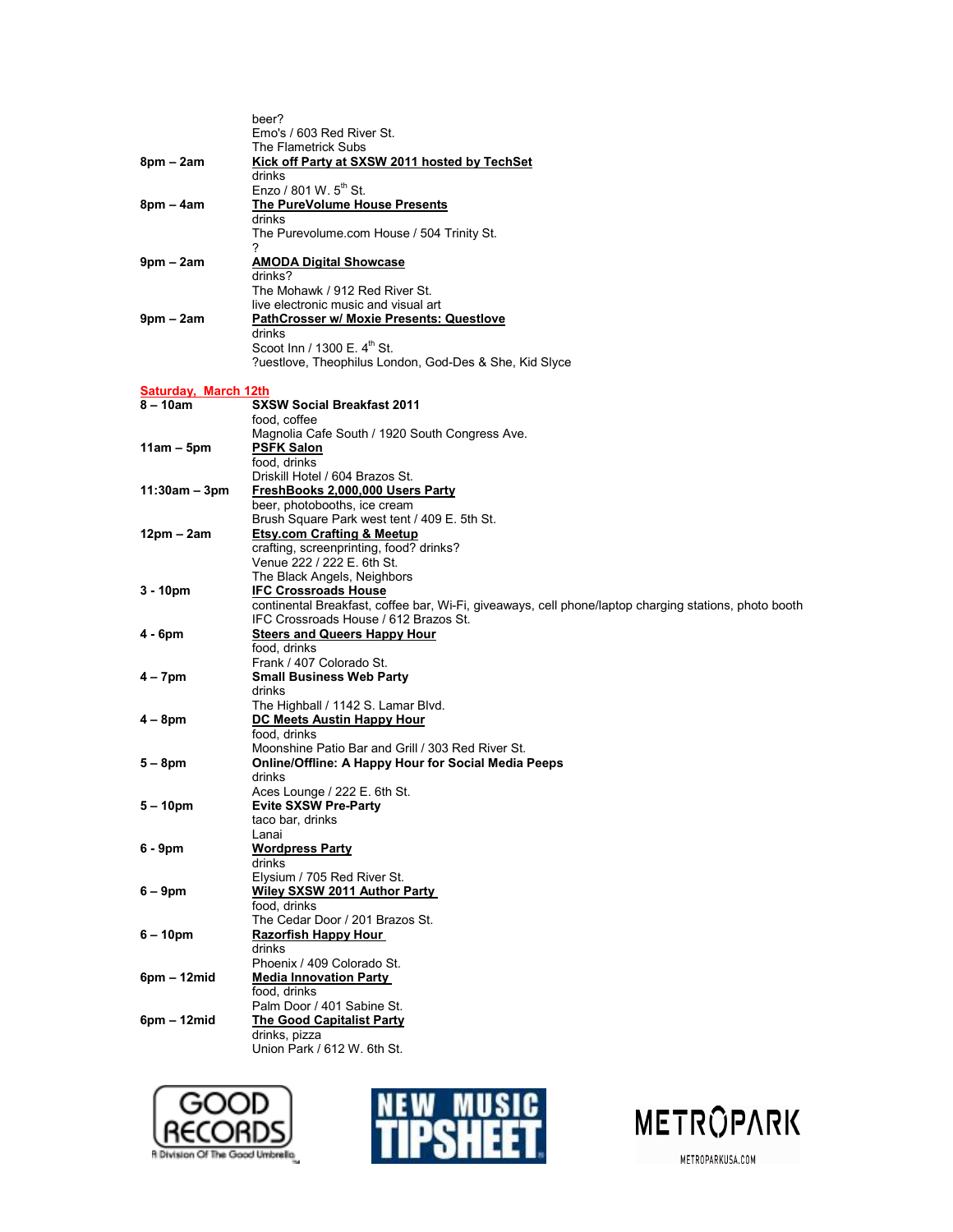| $6pm - 2am$               | <b>SapientNitro's Opening Night Pre-Party</b>                                                   |
|---------------------------|-------------------------------------------------------------------------------------------------|
|                           | drinks<br>Venue 222 / 222 E. 6th St.                                                            |
|                           | Pains of Being Pure at Heart (8:30), DJ Spider (10pm)                                           |
| $6:10 \text{pm} - ?$      | Don't You Wish Your VC Were More Like Remmy?                                                    |
| 7 – 10pm                  | 303 E. 3rd St.<br>Digital LA - SXSW Cocktails                                                   |
|                           | drink specials                                                                                  |
|                           | Paradise / 401 E. 6th St.                                                                       |
| 7 – 10pm                  | <b>Austin on Rails SXSW Happy Hour</b>                                                          |
|                           | food? drinks?<br>Buffalo Billiards / 201 E. 6th St.                                             |
| 7pm – 12mid               | <b>Diggnation Live</b>                                                                          |
|                           | beer                                                                                            |
|                           | Stubb's / 801 Red River St.                                                                     |
|                           | Bad Veins, DJ Mike Relm                                                                         |
| $8pm - 2am$               | Ning presents: Mogwee Live                                                                      |
|                           | drinks?<br>Mohawk / 912 Red River St.                                                           |
|                           | The Limousines, Washed Out, Black Joe Lewis & The Honeybears and DJ Premier                     |
| $8pm - 2am$               | Interactive Opening Party presented by frog design                                              |
|                           | drinks                                                                                          |
|                           | The Whitley Building / 301 Brazos St.                                                           |
| $8pm - 2am$               | <b>That Internet Party</b><br>beer                                                              |
|                           | Red 7 / 711 E. 7 <sup>th</sup> St.                                                              |
|                           | White Arrows, Soft Healer, Skiggy Rapz, Flying Turns, DJ Kosher Dillz, DJ DNS, Mickey Schiff of |
|                           | White Arrows (DJ Set), The New Movement w/ Lamebook LIVE                                        |
| $9 - 11:55$ pm            | <b>Reverse VC Pitch Party</b>                                                                   |
|                           | food, drinks<br>Austin Convention Center / 500 E. Cesar Chavez St.                              |
| 9pm – 12mid               | The Internet is Serious Business SXSW Party                                                     |
|                           | food, drinks                                                                                    |
|                           | Six Lounge / 117 W. 4 <sup>th</sup> St.                                                         |
| $9pm - 2am$               | Fandango + Alamo Party                                                                          |
|                           | drinks<br>The Highball / 1120 S. Lamar Blvd.                                                    |
|                           | Karaoke Apocalypse                                                                              |
| $9pm - 2am$               | <b>Copyblogger Presents an Indelicate Diversion</b>                                             |
|                           | drinks                                                                                          |
|                           | The Beauty Bar / 617 E. $7th$ St.                                                               |
| $9pm - 2am$               | The Green Room hosted by Syncapse<br>drinks                                                     |
|                           | Malverde / 400 W. 2nd St.                                                                       |
|                           | DJ ?                                                                                            |
| $8pm - 4am$               | <b>The PureVolume House Presents</b>                                                            |
|                           | drinks<br>The Purevolume.com House / 504 Trinity St.                                            |
|                           |                                                                                                 |
| <b>Sunday, March 13th</b> |                                                                                                 |
| $11am - 1pm$              | <b>Hair Of The Dog Brunch</b>                                                                   |
|                           | Tito's bloody marys, coffee, tamales<br>Star Bar / 600 W. 6 <sup>th</sup> St.                   |
| $11am - 4pm$              | The SXSW Street Food Fest presented by Foodspotting & Blackberry                                |
|                           | street food                                                                                     |
|                           | parking lot at 2 <sup>nd</sup> & Brazos                                                         |
| $11am - 9pm$              | eBay Hangover Party and Speed Hack                                                              |
|                           | breakfast, blood marys, mimosas<br>Austin Hilton Room 206 / 500 E. 4th St.                      |
| 11:30 – 3pm               | FreshBooks 2,000,000 Users Party                                                                |
|                           | ice cream. drinks?                                                                              |
|                           | Brush Square West Tent / 409 E. 5th St.                                                         |
| 12pm – 2am                | <b>Etsy.com Crafting &amp; Meetup</b>                                                           |
|                           | crafting, screenprinting, food? drinks?<br>Venue 222 / 222 E. 6th St.                           |
|                           | Quintron & Miss Pussycat, DJ Rana June                                                          |
|                           |                                                                                                 |





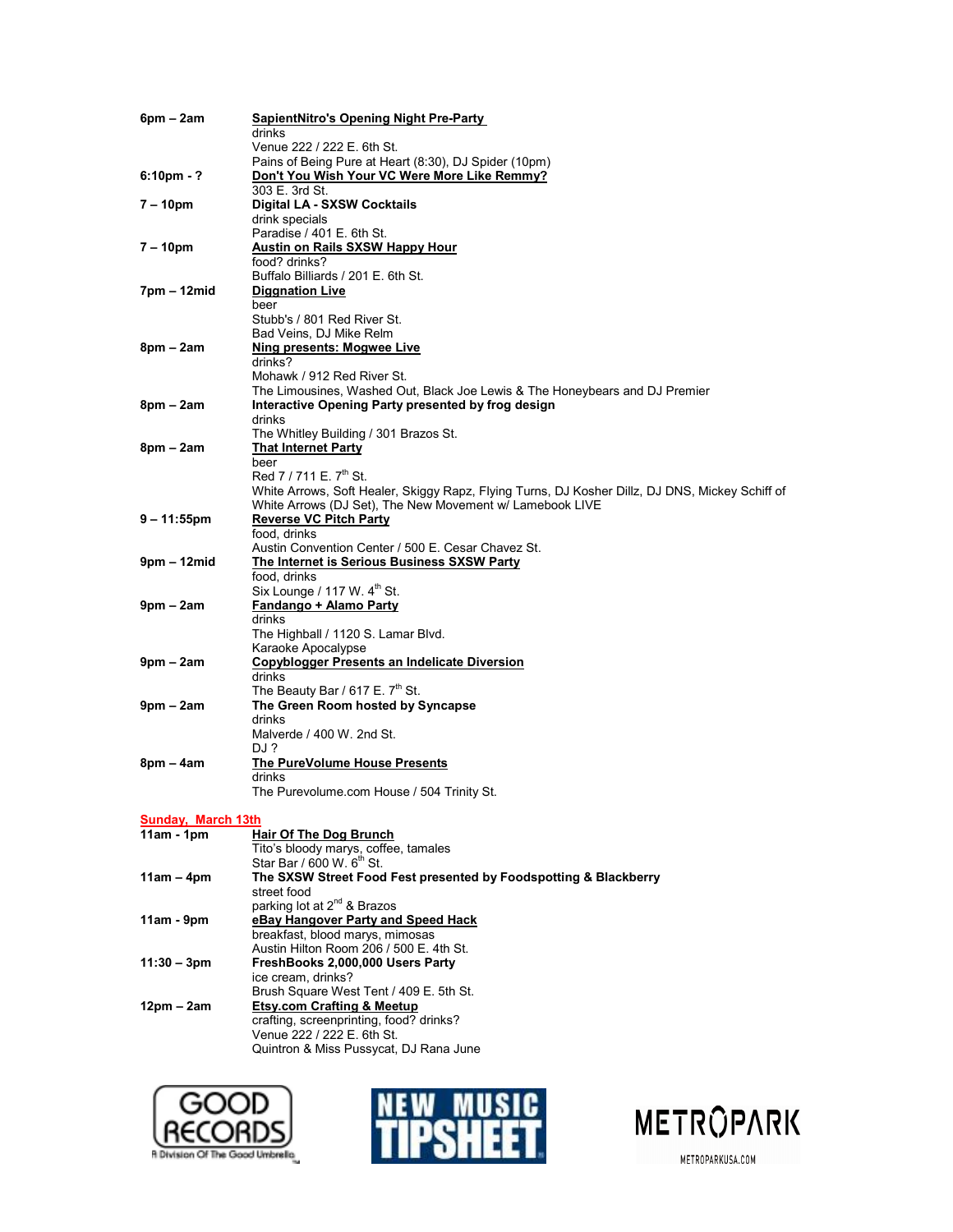| $12:30 - 3pm$           | Allhat III                                                                                            |
|-------------------------|-------------------------------------------------------------------------------------------------------|
|                         | margaritas, breakfast tacos                                                                           |
|                         | Guero's Taco Bar / 1412 S. Congress Ave.                                                              |
|                         | Monte Montgomery and more                                                                             |
| $2 - 5$ pm              | <b>Nomadic SXSW Meetup</b>                                                                            |
|                         | food?                                                                                                 |
|                         |                                                                                                       |
|                         | Casa Chapala / 101 San Jacinto Blvd.                                                                  |
| $2-6$ pm                | The Bacon Takedown 2                                                                                  |
|                         | bacon                                                                                                 |
|                         | Emo's / 603 Red River St.                                                                             |
| $3 - 7$ pm              | <u> Townholler + BeerSphere</u>                                                                       |
|                         | beer                                                                                                  |
|                         | Club De Ville / 900 Red River St.                                                                     |
| $3 - 10pm$              | <b>IFC Crossroads House</b>                                                                           |
|                         | continental Breakfast, coffee bar, Wi-Fi, giveaways, cell phone/laptop charging stations, photo booth |
|                         | IFC Crossroads House / 612 Brazos St.                                                                 |
|                         |                                                                                                       |
| 3pm – 12mid             | <b>Y.EAST2</b>                                                                                        |
|                         | beer?                                                                                                 |
|                         | Cheer Up Charlie's / 1104 $E. 6m$ St.                                                                 |
| $4-8$ pm                | Austin JavaScript 2011 SXSW Party                                                                     |
|                         | beer, Torchy's tacos, swag bags                                                                       |
|                         | Kung Fu Lounge / 510 Rio Grande St.                                                                   |
| $4 - 10pm$              | <b>Awesomest Journalism Party Ever</b>                                                                |
|                         | drinks                                                                                                |
|                         |                                                                                                       |
|                         | The Marg / 422 Congress Ave.                                                                          |
|                         | Quiet Company                                                                                         |
| $4:30 - 7$ pm           | The Mix + Pitch Party Presented by Ross School of Business & X Prize Foundation                       |
|                         | food, drinks                                                                                          |
|                         | Parkside / $301 E. 6m$ St.                                                                            |
| $5-8$ pm                | <b>SocialToaster Cocktal Party</b>                                                                    |
|                         | drinks, hors d'oeuvres                                                                                |
|                         | Copa Bar & Grill, / 217 Congress Ave.                                                                 |
| $5-9$ pm                | <b>Boston in Austin Happy Hour</b>                                                                    |
|                         | beer, snacks                                                                                          |
|                         |                                                                                                       |
|                         | Fado Irish Pub / 214 W. 4th St.                                                                       |
| $5 - 10pm$              | Mardi Gras Sock Hop & Crawfish Boil (\$10 cover)                                                      |
|                         | drinks, crawfish                                                                                      |
|                         | Shangri-La / 1016 $E. 6m$ St.                                                                         |
|                         | Young Fellaz Brass Band                                                                               |
| $5:30 - 8:30 \text{pm}$ | <b>Royale with Cheese</b>                                                                             |
|                         | cocktails, burgers                                                                                    |
|                         | Roial / 120 W. 5th St.                                                                                |
| 6 - 9pm                 | <b>CNET's Buzz Out Loud</b>                                                                           |
|                         | drinks                                                                                                |
|                         |                                                                                                       |
|                         | Cedar Street Courtyard / 208 W. 4th St.                                                               |
| 6 - 10pm                | <b>URDB World Records LIVE</b>                                                                        |
|                         | drinks?                                                                                               |
|                         | The Highball / 1120 S. Lamar Blvd.                                                                    |
|                         | Bright Light Social Hour                                                                              |
| $6pm - 12mid$           | <b>Data Cluster Party</b>                                                                             |
|                         | drinks                                                                                                |
|                         | Elysium / 705 Red River St.                                                                           |
| 7 – 10pm                | <b>Fast Society House Party w/ Patron XO Café</b>                                                     |
|                         | Patron XO milkshakes, SugaPlump pastries                                                              |
|                         | Big Red Sun / 1102 E. Cesar Chavez St.                                                                |
|                         |                                                                                                       |
|                         | DJ Thibault                                                                                           |
| 7pm – 12mid             | <b>Team Android at SXSW</b>                                                                           |
|                         | open bar, bomb tacos                                                                                  |
|                         | Lustre Pearl / 97 Rainey St.                                                                          |
| 7pm – 12mid             | Interactive/Film Fusion Party presented by Meebo                                                      |
|                         | open bar, appetizers                                                                                  |
|                         | Six Lounge / 117 W. 4 <sup>th</sup> St.                                                               |
|                         | DJs                                                                                                   |
| 7pm – 12mid             | Fray Cafe 11                                                                                          |
|                         |                                                                                                       |
|                         | beer?                                                                                                 |
|                         | The Red-Eyed Fly / 715 Red River St.                                                                  |
|                         | open mic                                                                                              |
|                         |                                                                                                       |





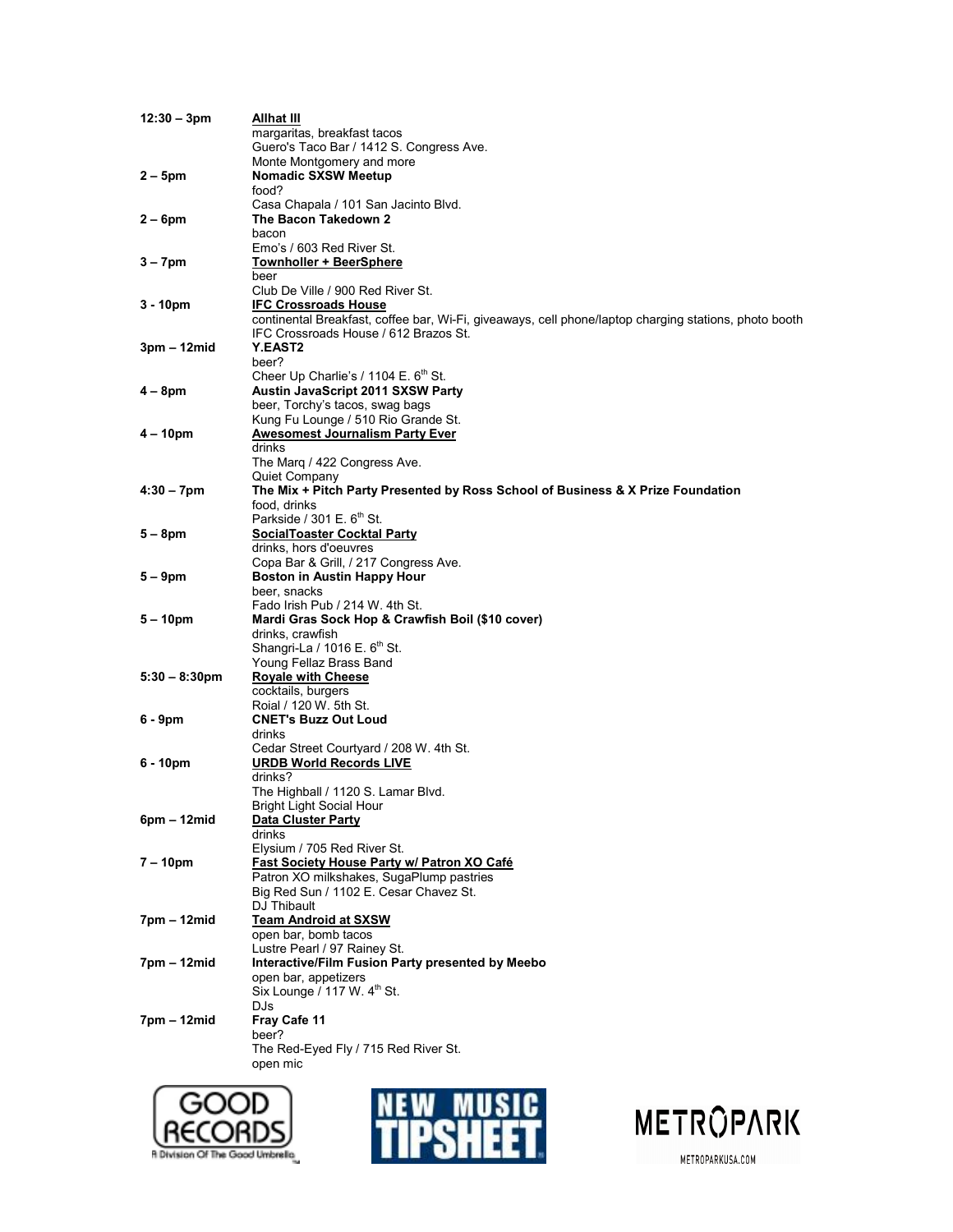| 7pm – 2am       | Barbarian Group & StumbleUpon: T.O.S. Violation                      |
|-----------------|----------------------------------------------------------------------|
|                 | beer                                                                 |
|                 | The Mohawk / 912 Red River St.                                       |
|                 | The Oh Sees, Mister Heavenly, No Age, Bare Wires, Surf City, Ted Leo |
| $7pm - 2am$     | <b>Survey Says? Skype Party at SXSW</b>                              |
|                 | open bar, BBQ                                                        |
|                 | Scoot Inn / 1308 $E. 4th$ St.                                        |
| 7:30pm - 12mid  | Cut Chemist, DJ Orion, Fresh Millions                                |
|                 | <b>EnergyHub SXSW Launch Party</b><br>food, drinks                   |
|                 | Paradise / 401 E. 6th St.                                            |
| 8 – 10pm        | <b>Activity Streams Meet-up</b>                                      |
|                 | drinks                                                               |
|                 | Clive / 609 Davis St.                                                |
| $8 - 10$ pm     | <b>Milyoni: A Most Interesting Party</b>                             |
|                 | Dos Equis beer, drinks, appetizers                                   |
|                 | La Condesa / 400 W. 2nd St.                                          |
| $8 - 11$ pm     | <b>Tech Cocktail SXSW</b>                                            |
|                 | drinks                                                               |
|                 | Republic Live / 301 W. 5th St.                                       |
| 8 - 11:30pm     | Chomp, Blekko and HipMunk Present: Search Party                      |
|                 | drinks                                                               |
|                 | The Hangar Lounge / 318 Colorado St.                                 |
|                 | DJ KidHack                                                           |
| 8pm – 12mid     | u30pro SXSW Meetup                                                   |
|                 | drinks?                                                              |
|                 | The Ginger Man / 301 Lavaca St.                                      |
| 8pm – 2am       | <b>Beercamp</b>                                                      |
|                 | beer                                                                 |
|                 | Emo's / 603 Red River St.<br>Team Genius, Shells                     |
| $8pm - 2am$     | <b>Computer Blip Bloop Bullshit 2</b>                                |
|                 | Brooklyn Brewery beer                                                |
|                 | Club De Ville / 900 Red River St.                                    |
|                 | The Wooden Birds, Black & White Years, DJ Jester the Filipino Fist   |
| $8pm - 4am$     | <b>The PureVolume House Presents</b>                                 |
|                 | drinks                                                               |
|                 | The Purevolume.com House / 504 Trinity St.                           |
| $9$ pm – $2$ am | <u>Party Like it's 1986</u>                                          |
|                 | drinks                                                               |
|                 | Maggie Mae's / 325 E. 6 <sup>th</sup> St.                            |
|                 | live 80s tunes, retro games                                          |
| $9$ pm – $2$ am | <b>PBS &amp; Friends</b>                                             |
|                 | drinks?                                                              |
|                 | The Parish / 214C E. $6th$ St.                                       |
|                 | Trombone Shorty & New Orleans Avenue                                 |
| $9$ pm – $2$ am | <b>Silicon Prairie Party</b>                                         |
|                 | drinks                                                               |
|                 | Lanai / 422 Congress Ave                                             |
| $9pm - 2am$     | <b>Gtrot Travel Party</b>                                            |
|                 | open bar<br>The Rooftop Bar / 2716 Guadalupe St.                     |
| 9pm – 2am       | <b>Crowdtap Launch Paty</b>                                          |
|                 | drinks, chocolate tap                                                |
|                 | The Belmont / 305 W. 6th St.                                         |
| 10pm – 12mid    | <b>Tufts Universtiy Sundaes on Sunday</b>                            |
|                 | Amy's Ice Cream                                                      |
|                 | Velveeta Room / 521 E. 6th St.                                       |
| 10pm - 1am      | Mashable MashBash SXSWi                                              |
|                 | drinks?                                                              |
|                 | Buffalo Billiards / 201 E. 6th St.                                   |





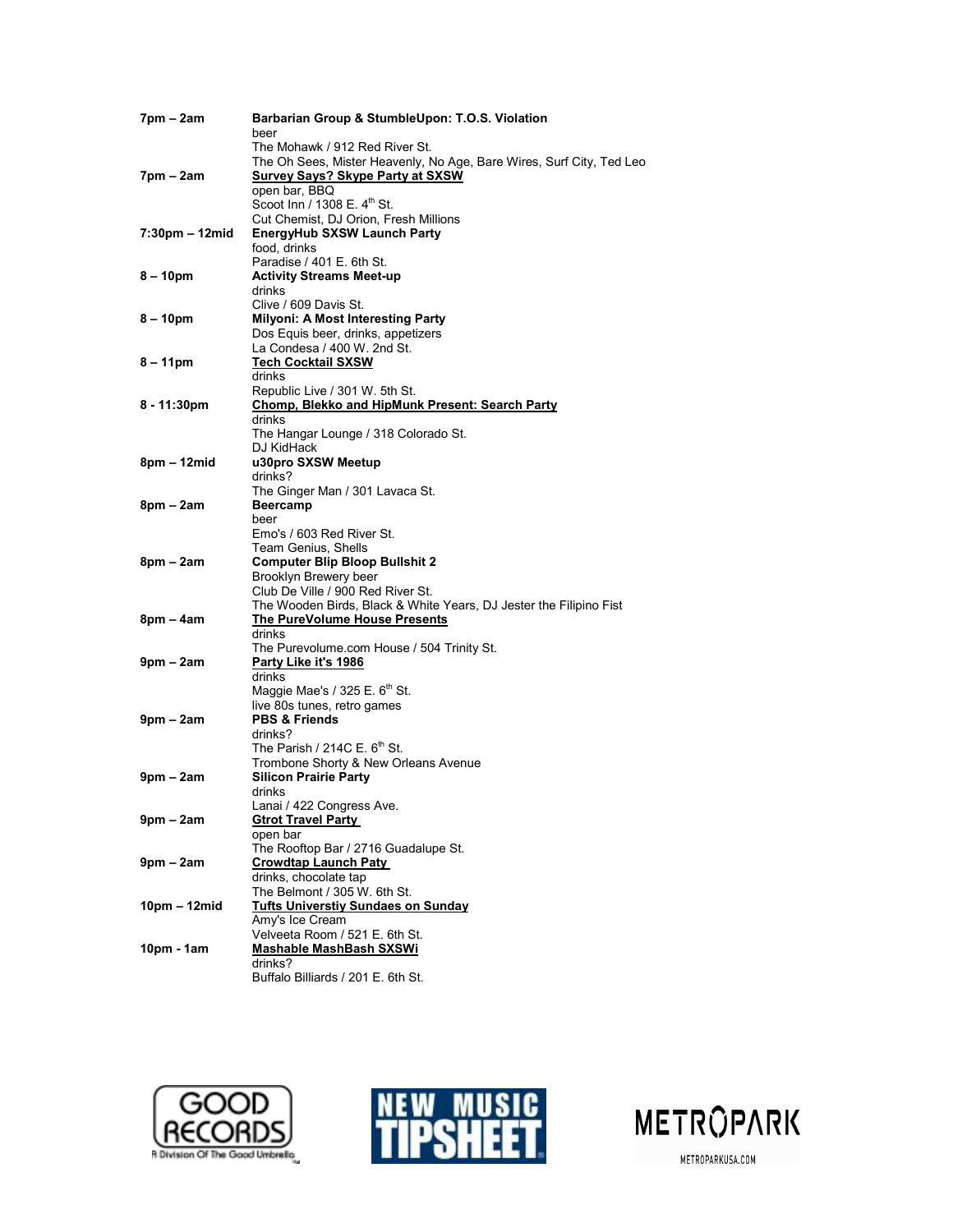| Monday, March 14th |                                                                                                       |  |
|--------------------|-------------------------------------------------------------------------------------------------------|--|
| $12 - 3pm$         | 2nd Annual Beer & Brat Bash SXSW 2011                                                                 |  |
|                    | beer, brats                                                                                           |  |
|                    | The Cedar Door / 201 Brazos St.                                                                       |  |
| 12noon – 2am       | <b>Mashable House SXSWi 2011</b>                                                                      |  |
|                    | drinks                                                                                                |  |
|                    | Buffalo Billiards / 201 E. 6 <sup>th</sup> St.                                                        |  |
| 1 - 7pm            | Mueller Law / Voodoo Cowboy Welcome Party                                                             |  |
|                    | food, drinks<br>The Dart Music International House / 219 W. 4th St.                                   |  |
|                    | 1:00 Jackie Bristow, 2:00 Emergency Blanket, 3:00 Tidal Waves, 4:00 Telephunken, 5:00 Unfamiliar      |  |
|                    | Friends Party, 6:00 The Boxing Lesson                                                                 |  |
| $3 - 10pm$         | <b>IFC Crossroads House</b>                                                                           |  |
|                    | continental Breakfast, coffee bar, Wi-Fi, giveaways, cell phone/laptop charging stations, photo booth |  |
|                    | IFC Crossroads House / 612 Brazos St.                                                                 |  |
| 4pm – 12mid        | Houston @ SXSW                                                                                        |  |
|                    | drinks?                                                                                               |  |
|                    | Republic Live / 301 W. 5 <sup>th</sup> St.                                                            |  |
| $6 - 10$ pm        | <b>WebINK Live Graffiti Party</b>                                                                     |  |
|                    | food, drinks                                                                                          |  |
|                    | W Hotel Terrace / 310 W. 2 <sup>nd</sup> St.                                                          |  |
|                    | DELS, live Graffiti from Queen Andrea                                                                 |  |
| $6 - 10$ pm        | Rackspace + OpenStack Arcade Bash                                                                     |  |
|                    | food, drinks, arcade games                                                                            |  |
| $6 - 10$ pm        | Kung Fu / 510 Rio Grande St.<br>ARM Party & Smart Mobile Device Showcase                              |  |
|                    | food, drinks                                                                                          |  |
|                    | Hangar Lounge / 310 Colorado St.                                                                      |  |
| $6 - 10$ pm        | <b>SpiceRex Party</b>                                                                                 |  |
|                    | beer                                                                                                  |  |
|                    | Lustre Pearl / 97 Rainey St.                                                                          |  |
| $6 - 10$ pm        | The Great British Booze-Up                                                                            |  |
|                    | drinks                                                                                                |  |
|                    | Shakespeare's / 314 E. 6 <sup>th</sup> St.                                                            |  |
| $6pm - 12mid$      | <b>Drupal Party at SXSW</b>                                                                           |  |
|                    | drinks?                                                                                               |  |
|                    | Elysium / 707 Red River St.                                                                           |  |
| $6pm - 1am$        | Architek One Presents pop. art. drop.                                                                 |  |
|                    | food, drinks<br>Fado / 214 W. 4 <sup>th</sup> St.                                                     |  |
|                    | Debutaunts                                                                                            |  |
| 7pm – 12mid        | <b>GSD&amp;M Industry Party</b>                                                                       |  |
|                    | food, drinks                                                                                          |  |
|                    | GSD&M Idea City / 828 W. 6 <sup>th</sup> St.                                                          |  |
|                    | The Mother Truckers, J. Roddy Walston, The Business                                                   |  |
| 7pm – 12mid        | <b>Blogger Party</b>                                                                                  |  |
|                    | drinks                                                                                                |  |
|                    | Six Lounge / 117 W. $4th$ St.                                                                         |  |
| 8pm – 12mid        | Celebrate the Beauty of the Web w/ Internet Explorer 9                                                |  |
|                    | drinks                                                                                                |  |
|                    | ACL Live / 310 W. 2 <sup>nd</sup> St.                                                                 |  |
|                    | Yeasayer, The Head And The Heart, Fences                                                              |  |
| 8pm – 12mid        | <b>Hubvine Launch Party</b><br>drinks?, cookies, Laser Tag                                            |  |
|                    | Key Bar / 617 W. 6 <sup>th</sup> St.                                                                  |  |
|                    | The Damn Times                                                                                        |  |
| $8pm - 2am$        | From the Mind of Adi Presents                                                                         |  |
|                    | beer?, popchips                                                                                       |  |
|                    | Red 7 / 611 E. 7 <sup>th</sup> St.                                                                    |  |
| $8pm - 2am$        | Open Beta                                                                                             |  |
|                    | food, drinks                                                                                          |  |
|                    | Friends / $208$ E. $6th$ St.                                                                          |  |
|                    | DJ Ostera                                                                                             |  |
| $8pm - 4am$        | The PureVolume House Presents                                                                         |  |
|                    | drinks                                                                                                |  |
|                    | The Purevolume.com House / 504 Trinity St.                                                            |  |





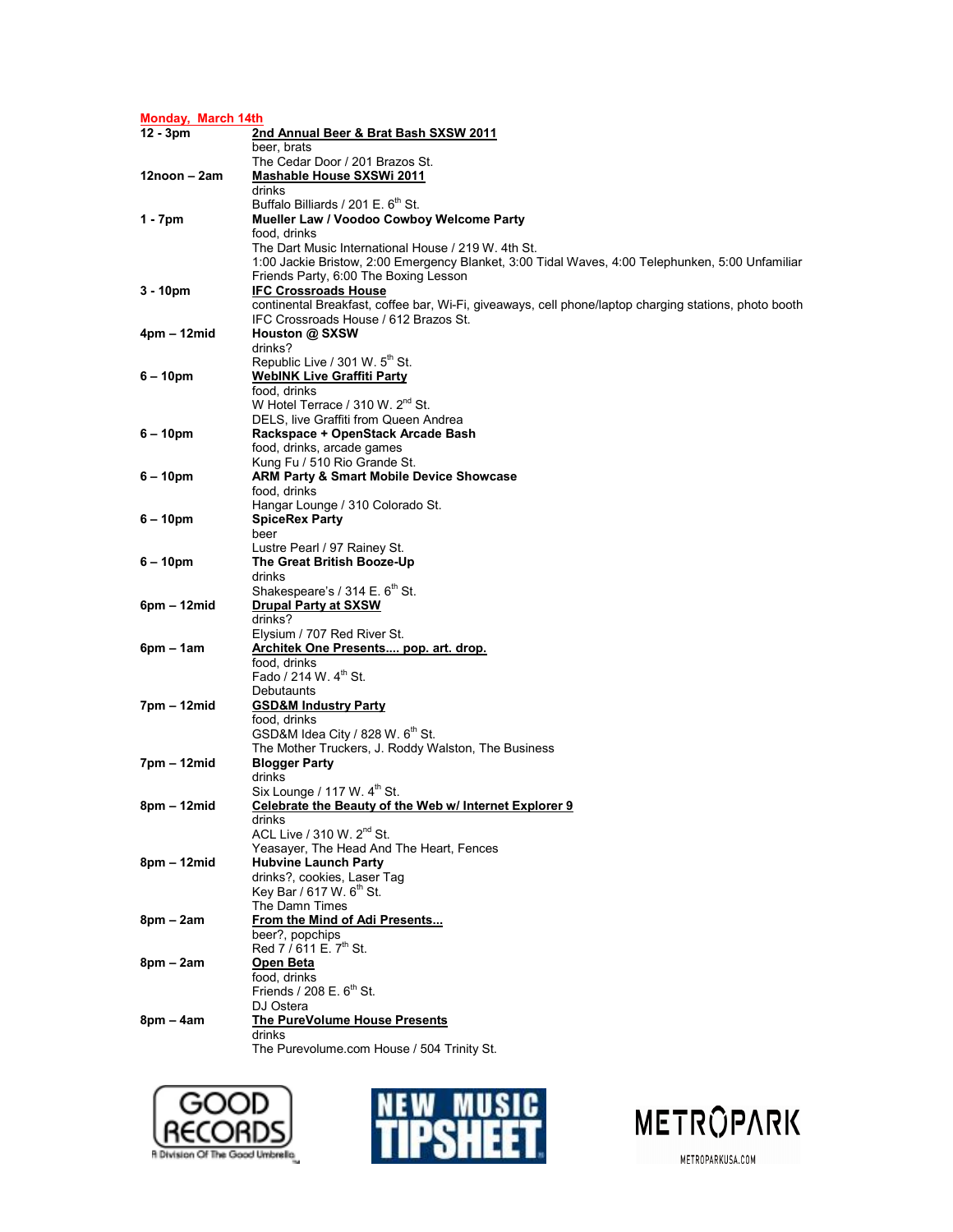| $9pm - 12mid$                   | See the World with Gowalla and Matt & Kim                                                                                                                          |
|---------------------------------|--------------------------------------------------------------------------------------------------------------------------------------------------------------------|
|                                 | drinks                                                                                                                                                             |
|                                 | The Belmont / 305 W. $6th$ St.                                                                                                                                     |
|                                 | Matt & Kim, Flosstradamus                                                                                                                                          |
| $9pm - 12mid$                   | Funny or Die & Tumblr's LOL Reblog Party                                                                                                                           |
|                                 | drinks                                                                                                                                                             |
|                                 | The Highball / 1142 S. Lamar Blvd.                                                                                                                                 |
| $9pm - 2am$                     | Say Media Party                                                                                                                                                    |
|                                 | drinks                                                                                                                                                             |
|                                 | The Speakeasy / 412 Congress Ave.                                                                                                                                  |
|                                 | Local Natives, Young Buffalo, The Soft White Sixties, The Holidays, Agent Ribbons, Geographer                                                                      |
| $10pm - 2am$                    | Village Voice Media Interactive Party 2011<br>open bar                                                                                                             |
|                                 | Paradise / $401 E. 6th St.$                                                                                                                                        |
|                                 | Tokimonsta                                                                                                                                                         |
| 12mid – 2am                     | <b>Official Fubar Afterparty</b>                                                                                                                                   |
|                                 | drinks                                                                                                                                                             |
|                                 | The Highball / 1120 S. Lamar Blvd.                                                                                                                                 |
|                                 |                                                                                                                                                                    |
| Tuesday, March 15th             |                                                                                                                                                                    |
| $12:30 \text{pm} - 2 \text{am}$ | Lucy the Poodle's Eastside Sound Circus!                                                                                                                           |
|                                 | moonwalk, photobooth, beer?                                                                                                                                        |
|                                 | Cheer Up Charlie's / 1104 E. 6 <sup>th</sup> St.                                                                                                                   |
|                                 | 1am Millionyoung, 12:05am Agent Ribbons, 11:15pm Moth!Fight!, 10:50pm One Hundred Flowers,                                                                         |
|                                 | 10:35pm The Hi-Tones, 10:10pm Henry & The Invisibles, 9:45pm The Armchairs, 9:20pm Ryat,                                                                           |
|                                 | 8:55pm Megafaun, 8:30pm Thee Attacks, 8:05pm Las Robertas, 7:40pm General Bye Bye, 7:15pm                                                                          |
|                                 | Lars & The Hands of Light, 6:50pm My Empty Phantom, 6:25pm Arrah & The Ferns, 5:40 Social                                                                          |
|                                 | Studies, 5:15pm Moniker, 4:50 Bird Names, 4:35pm Ghost Lapse, 4:10pm The Boxing Lesson,                                                                            |
|                                 | 3:45pm Christopher Fairman, 3:20pm Bambara, 2:55pm The Jitterbug Vipers, 2:30pm Chase Frank,                                                                       |
|                                 | 2:05pm Cory Brim, 1:40pm Em Brownlowe, 1:15pm Suite 709, 12:50pm I got you on Tape<br>4th Annual Dart Music International Party Day / Music & Greetings from Space |
| $1 - 7$ pm                      | food, drinks                                                                                                                                                       |
|                                 | The Dart Music International House / 219 W, 4th St.                                                                                                                |
|                                 | 1:00 special guest, 2:00 Tidal Waves, 3:00 Intimate Stranger, 4:00 Viva City, 5:00 The Yellow Dogs,                                                                |
|                                 | 5:45 Astronaut Cady Coleman, 6:00 Grand Atlantic                                                                                                                   |
| $2 - 8$ pm                      | <b>SXSW 2011 TechKaraoke</b>                                                                                                                                       |
|                                 | drinks                                                                                                                                                             |
|                                 | Six Lounge / 117 W. 4th St.                                                                                                                                        |
| $3 - 8pm$                       | Dyn and CloudCamp Present The 2011 Cloudy Awards                                                                                                                   |
|                                 | drinks                                                                                                                                                             |
|                                 | 138 Listening Lounge / 906 Daniel Dr.                                                                                                                              |
|                                 | Hoots & Hellmouth, Jay Nash, Miracle Parade, Quiet Life, Kelley McRae                                                                                              |
| $3 - 10pm$                      | <b>IFC Crossroads House</b>                                                                                                                                        |
|                                 | continental Breakfast, coffee bar, Wi-Fi, giveaways, cell phone/laptop charging stations, photo booth                                                              |
|                                 | IFC Crossroads House / 612 Brazos St.                                                                                                                              |
| $5 - 7$ pm                      | <b>BMI's "Howdy Texas" Party</b>                                                                                                                                   |
|                                 | BBQ, drinks                                                                                                                                                        |
|                                 | Stubb's / 801 Red River St.                                                                                                                                        |
|                                 | 5:30 Pete Molinari, 5:50 Caitlin Rose, 6:10 Rey Fresco, 6:30 Chasing Kings                                                                                         |
| $5 - 7$ pm                      | <b>Mobile Social SXSW Bike Power!</b>                                                                                                                              |
|                                 | food, beer                                                                                                                                                         |
|                                 | Brush Square Park (Across from the Convention Center)                                                                                                              |
| 7pm – 12mid                     | <b>Voltron Party</b><br>drinks                                                                                                                                     |
|                                 | Kung Fu Lounge / 510 Rio Grande St.                                                                                                                                |
| 5 - 8pm                         | <b>Party Smart</b>                                                                                                                                                 |
|                                 | food                                                                                                                                                               |
|                                 | Momo's / 618 W. 6th St.                                                                                                                                            |
|                                 | Martin Atkins of the Memphis Music Foundation, Asleep, One Eyed Doll                                                                                               |
| $8pm - 2am$                     | Art Disaster no. 12                                                                                                                                                |
|                                 | drinks?                                                                                                                                                            |
|                                 | Beauty Bar / 617 E. 7th St.                                                                                                                                        |
|                                 | outside stage: 1:00am PEELANDER-Z, 12:00 THE WHITE WHITE LIGHTS, 11:00 THE SHONDES,                                                                                |
|                                 | 10:00 CAROL BUI, 9:00 ZORCH, 8:00 INVISIBLE HAND; DJ KING LOUIE between bands                                                                                      |
|                                 | inside stage: 1:00 DJ ORIÓN, 12:20 SHUNDA K, 11:30 DEARLING PHYSIQUE, 10:30 SOCIAL                                                                                 |
|                                 | STUDIES, 9:30 GRIMY STYLES, 8:30 THE ECHOCENTRICS, 8pm - DJ KEIRON between bands                                                                                   |
|                                 |                                                                                                                                                                    |





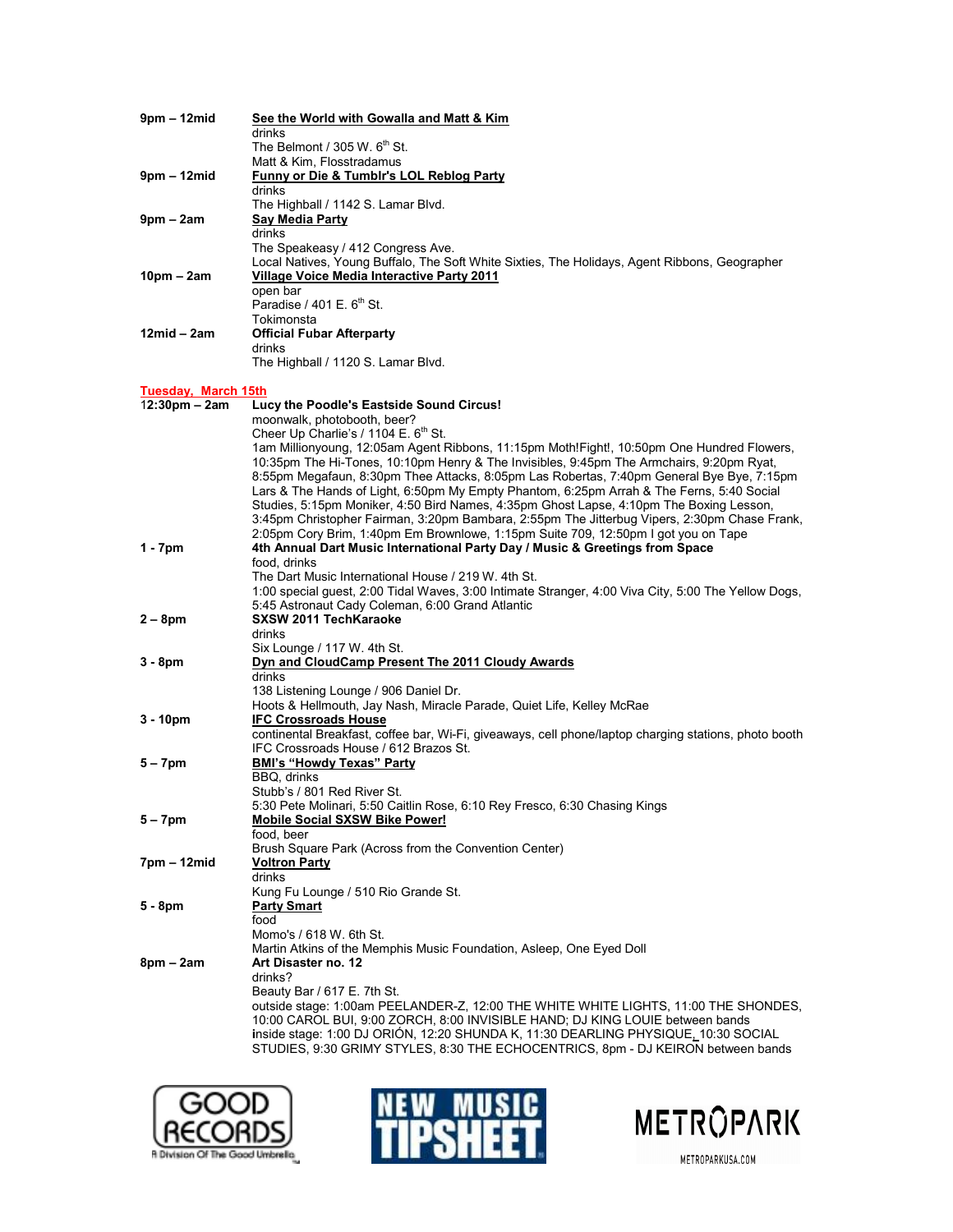| 8pm – 2am                    | <b>Social Saloon</b><br>food, drinks                                                                                                                                                             |
|------------------------------|--------------------------------------------------------------------------------------------------------------------------------------------------------------------------------------------------|
|                              | Malverde / 202 Guadalupe St.<br>DJ Marco Collins, The Young Evils, The Head and the Heart                                                                                                        |
| $8pm - 4am$                  | The Purevolume House/Syndicate Conflict Of Interest Party                                                                                                                                        |
|                              | drinks                                                                                                                                                                                           |
|                              | The Purevolume.com House / 504 Trinity St.                                                                                                                                                       |
| $9pm - 12mid$                | 9PM We Barbarians, 10PM Grouplove, 11PM The Lonely Forest, 12PM The Sounds<br><b>Media Temple SXSWi Official Closing Party</b>                                                                   |
|                              | food, drinks, Rony's Photo Booth                                                                                                                                                                 |
|                              | Stubb's / 801 Red River St.                                                                                                                                                                      |
|                              | Fitz & The Tantrums, Innerpartysystem, Aaron Lacrate                                                                                                                                             |
| $9$ pm – $2$ am              | <b>DATAPOP</b><br>drinks?                                                                                                                                                                        |
|                              | The Highball / 1142 S. Lamar Blvd.                                                                                                                                                               |
|                              | 9:00 exileFaker, 9:45 knife city, 10:30 Fuckjazzforaminute, 11:15 Sulumi, 12:00mid Covox, 12:45                                                                                                  |
|                              | USK, 1:30am IAYD                                                                                                                                                                                 |
| $9pm - 2am$                  | <b>SXSW11 Geeky Beach Party</b><br>drinks, prizes                                                                                                                                                |
|                              | Venue 222 / 222 E. 6th St.                                                                                                                                                                       |
|                              | 9:30pm - 2:30am Red Bull BPM Launch Party                                                                                                                                                        |
|                              | food, drinks, Red Bull                                                                                                                                                                           |
|                              | Republic Live / 301 W. 5 <sup>th</sup> St.<br>Felix da Housecat, DJ Manny, VJ Culture                                                                                                            |
|                              |                                                                                                                                                                                                  |
| <b>Wednesday, March 16th</b> |                                                                                                                                                                                                  |
| 11am - 6:30pm                | <b>IAMSOUND 2011 Showcase</b><br>Sailor Jerry drinks                                                                                                                                             |
|                              | Shangri-La / 110 East 6 <sup>th</sup> St.                                                                                                                                                        |
|                              | Friendly Fires, Foster the People, Theophilus London, Mount Kimbe, Dom, Newvillager, DJ Sets by                                                                                                  |
|                              | Local Natives, New Look, Superhumanoids, Punches                                                                                                                                                 |
| $11am - 8pm$                 | <b>Pigeon's Posse</b><br>drinks                                                                                                                                                                  |
|                              | Opal Divine's Freehouse / 700 West 6 <sup>th</sup> St.                                                                                                                                           |
|                              | Ray Bonneville, Brandon Jenkins, Darryl Lee Rush, Ramsay Midwood, Randy Weeks, Oh No Oh My,                                                                                                      |
|                              | Delta Saints, Somebody's Darling, Mike and the Moonpies, Mr. Walt Wilkins                                                                                                                        |
| $11am - 9pm$                 | <b>CYLS &amp; Topshelf Records SXSW Showcase</b><br>7-in vinyls, rum, silk-screened posters                                                                                                      |
|                              | PLUSH / 617 Red River St.                                                                                                                                                                        |
|                              | Moving Mountains (Triple Crown), Defeater (Bridge Nine), Grown Ups, Into It. Overit. Empire! Empire!                                                                                             |
|                              | (I Was A Lonely Estate), The World Is A Beautiful Place And I Am No Longer Afraid To Die,                                                                                                        |
| $11am - 9:30pm$              | Pswingset, Joie De Vivre, Caravels, The Clippers, Annabel, Football, Etc., The Reptillian<br>Guitartown/Conqueroo Present Kickoff 2010                                                           |
|                              | beer and food                                                                                                                                                                                    |
|                              | The Dogwood / 715 W 6 <sup>th</sup> St.                                                                                                                                                          |
|                              | 11am Andy Friedman, 11: 30 Wagons, 12pm Leslie Stevens, 12:30 Willie Nile, 1pm Kevin Welch,                                                                                                      |
|                              | 1:30 Small Ponds (Caitlin Cary), 2 The Hobart Brothers & Lil' Sis Hobart (Jon Dee Graham/Freedy<br>Johnston/Susan Cowsill), 2:30 Steve Poltz, 3 Jon Dee Graham, 3:30 Maxim Ludwig & The Santa Fe |
|                              | Seven, 4pm Syd Straw, 4:30 Ian Moore, 5pm Slaid Cleaves, 5:30 Shurman, 6pm Hot Club of                                                                                                           |
|                              | Cowtown, 6:30 The Silos, 7pm Emory Quinn, 7:30 Michael Des Barres, 8:15 Chip Robinson, 9pm                                                                                                       |
|                              | Thunderosa                                                                                                                                                                                       |
| $11am - 2am$                 | <b>Brooklyn BBQ</b><br>drinks, BBQ, and photobooth                                                                                                                                               |
|                              | Hotel Vegas + Volstead Lounge / 1500 East 6th St.                                                                                                                                                |
|                              | Outdoor Stage: 12pm Beautiful Super Machines, 1pm Michael Kincaid (what made Milwaukee                                                                                                           |
|                              | Famous), 2pm Gay Blades, 3pm Fan Tan, 4pm Invisible Days, 5pm Deadbeat Darling, 6pm Butcher                                                                                                      |
|                              | Bear Sound System with Charlie, 7pm Special Guest, 8pm Dream Diary, 9pm The Dig, 10pm Black<br>Taxi, 11pm The Black and White Years; Dive Stage: 11:30 am Al, 12:30pm Midget Men, 1:30pm         |
|                              | Heliotropes, 2:30pm Weird Owl, 3:30pm Goes Cube, 4:30pm Grooms, 5:30pm Country Mice, 6:30pm                                                                                                      |
|                              | The Zen Lunatic, 7:30pm Reaganometry, 8:30pm The Wicked Tomorrow, 9:30pm The Courtesy Tier,                                                                                                      |
|                              | 10:30pm Blackbells, 12:30am Decibel; Volstead Stage: 7:30pm Redheadphone, 8:30pm Emily                                                                                                           |
| 11:30am - 6pm                | Greene, 9:30pm The Impossible Girl, 10:30pm Mieka Pauly, 11:30pm Joseph King & Friends<br>Indie Sounds NY & Austin Day Party                                                                     |
|                              | drinks?                                                                                                                                                                                          |
|                              | Momo's Club / 618 W 6th St. #200                                                                                                                                                                 |
|                              | 12pm Galapaghost, 12:45 Ted Songs, by Drew Smith, 1:30 Hands Off My Sister, 2:15 The Tiny Tin                                                                                                    |
|                              | Hearts, 3:15 The Mastersons, 4:15 The Spring Standards, 5:15 Breaking Laces                                                                                                                      |





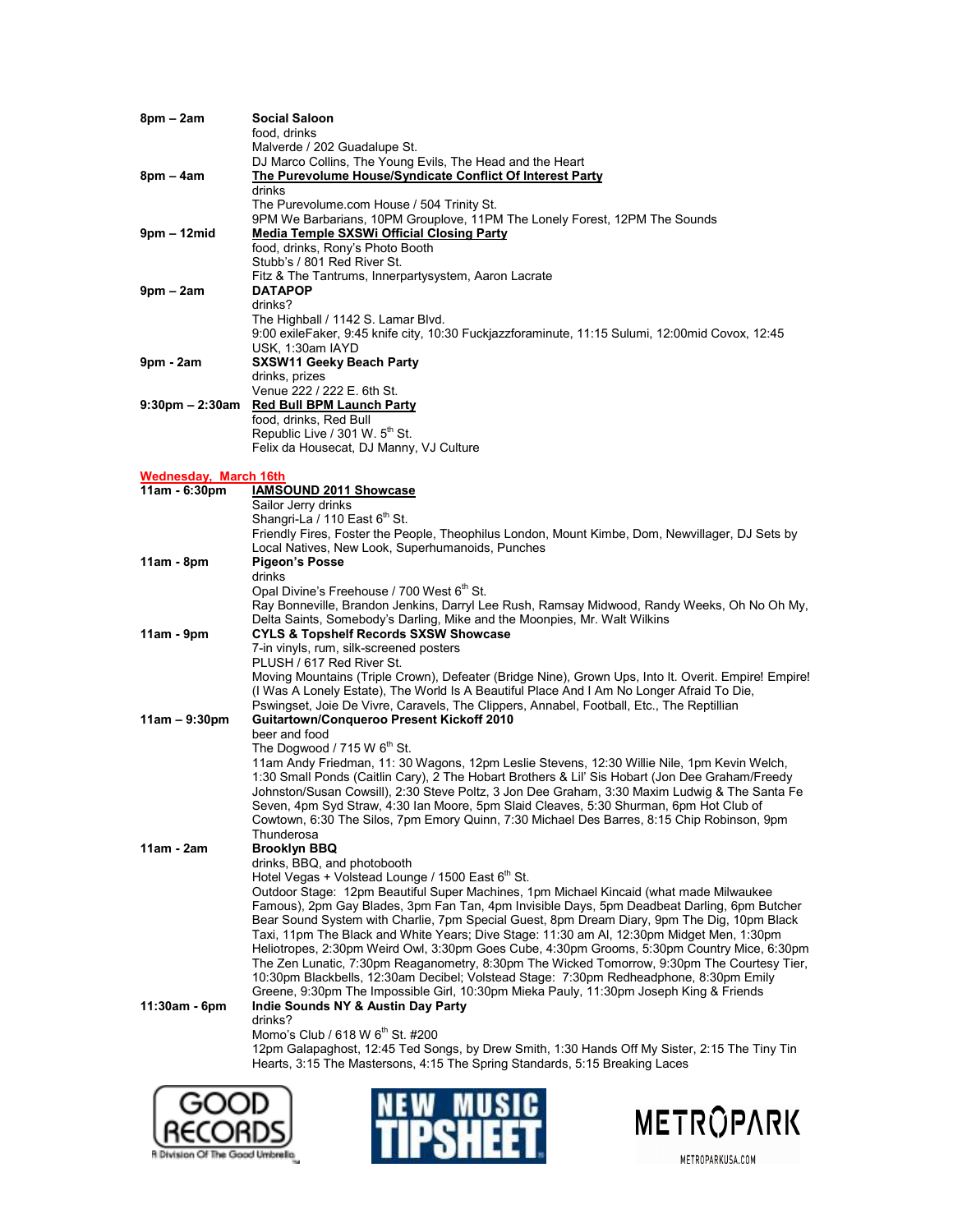|                | 11:30am - 6:30pm The Midgetmen's Texas Jumpstart 4                                                                                                                                                                                                                                                                                           |
|----------------|----------------------------------------------------------------------------------------------------------------------------------------------------------------------------------------------------------------------------------------------------------------------------------------------------------------------------------------------|
|                | beer                                                                                                                                                                                                                                                                                                                                         |
|                | Hole in the Wall / 2538 Guadalupe<br>Front Stage: 12-12:30 - 1, 2, 3, 1-1:30 - Ham Sandwich, 2-2:30 - Golden Dogs, 3-3:30 Sleeptalkers,<br>4-4:30 - Ezra Furman & The Harpoons, 5-5:30 Country Mice; Back Stage: 12:30-1 - Hounds Below,<br>1:30-2 – Goes Cube, 2:30-3 The Midgetmen, 3:30-4 Gay Blades, 4:30-5 Hollerado, 5:30-6 Shilpa Ray |
| 11:30am - 10pm | & Her Happy Hookers<br>anso SXSW Party!                                                                                                                                                                                                                                                                                                      |
|                | Spider House / 2908 Fruth St<br>Stage #1: Chapter 24, Dream Diary, Butts, Grave Babies, Xray Eyeballs, Surf City, Bare Wires,<br>Football, Thee Oh Sees, Cheeseburger, Slim Cessna's Auto Club; Stage #2: The Lingering Doubts,<br>Mark Eitzel, Carletta Sue Kay, Silje Nes, Sea of Bees, Christmas, Pujol, Terrible Twos, Unnatural         |
| $12 - 3pm$     | Helpers, Throwing Up, Guantanamo Bay Watch, Devon Williams, Birds of Avalon<br><b>British Music SXSW 2011</b>                                                                                                                                                                                                                                |
|                | drinks<br>The British Music Embassy, Latitude / 512 San Jacinto<br>New Music from Wales                                                                                                                                                                                                                                                      |
| 12 - 5pm       | Falkin + Sachse's A Mostly Legal Day Party                                                                                                                                                                                                                                                                                                   |
|                | beer<br>BD Riley's / 204 E. $6th$ St.                                                                                                                                                                                                                                                                                                        |
|                | 12pm El Cento, 1pm Ariel Abshire, 2pm The Ecocentrics, 3pm Seryn, 4pm Romantica                                                                                                                                                                                                                                                              |
| 12 - 5pm       | eMusic at SXSW/Austin                                                                                                                                                                                                                                                                                                                        |
|                | food, drinks                                                                                                                                                                                                                                                                                                                                 |
|                | The Beauty Bar / 617 E. $7th$ St.<br>12:30 Hurray for the Riff Raff, 1:15 Grass Widow, 2pm Jeff the Brotherhood, 2:45 Ty Segall, 3:30                                                                                                                                                                                                        |
|                | Obits, 4:15 The Pains of Being Pure at Heart                                                                                                                                                                                                                                                                                                 |
| 12 - 5:30pm    | <b>Storychord SXSW Day Party</b>                                                                                                                                                                                                                                                                                                             |
|                | coffee, beer, photobooth                                                                                                                                                                                                                                                                                                                     |
|                | Cheer Up Charlie's / 1104 East 6th St.<br>12pm Tenements, 12:30 TBA, 1pm Steffaloo + friends, 1:30 Keegan DeWitt, 2pm Holy Spirits, 2:30                                                                                                                                                                                                     |
|                | Reggie O'Farrell (of Western Civilization), 3pm Twin Tigers, 3:30 Mission to the Sea, 4pm Night                                                                                                                                                                                                                                              |
|                | Manager, 4:30pm Emperor X, 5pm Million Young                                                                                                                                                                                                                                                                                                 |
| $12 - 5:30pm$  | <b>Hello Music and Taylor Guitars Day Party</b><br>drinks, BBQ                                                                                                                                                                                                                                                                               |
|                | Rusty Spurs / 405 East 7 <sup>th</sup> St.                                                                                                                                                                                                                                                                                                   |
|                | Indoor Main Stage: 12:30 - 1pm RTB2, 1:30 - 2pm Thomas Wynn and The Believers, 2:30 - 3pm                                                                                                                                                                                                                                                    |
|                | Evaline, 3:30 - 4pm Vanaprasta, 4:30 - 5pm The Material; Outdoor Patio: 1pm - 1:30 Scott<br>Bartenhagen, 2pm - 2:30 Jamestown Revival, 3pm - 3:30 Justyna Kelly, 4pm - 4:30 The Smiles, 5pm                                                                                                                                                  |
|                | - 5:30 yOya                                                                                                                                                                                                                                                                                                                                  |
| 12 - 5:30      | Ranch x Chicken Ranch                                                                                                                                                                                                                                                                                                                        |
|                | BBQ.                                                                                                                                                                                                                                                                                                                                         |
|                | Elysium / 705 Red River St.<br>12-12:30 Starlings, 12:45-1:15 Moonlight Towers, 1:30-2 Beautiful Supermachines, 2:15-2:45 Mr.                                                                                                                                                                                                                |
|                | Kewis and The Funeral 5, 3-3:30 The Clutters, 3:45-4:30 The Woggles, 4:45-5:30 Peelander-Z                                                                                                                                                                                                                                                   |
| $12 - 6pm$     | Flavorpill, The Musebox, I Rock I Roll, & The Bell House Are: Austin BFFs                                                                                                                                                                                                                                                                    |
|                | drinks?<br>Lipstick 24 / 606 East 7 <sup>th</sup> St.                                                                                                                                                                                                                                                                                        |
|                | Indoor: 12:30 Milagres, 1:30 Operator Please, 2:30 Esben & The Witch, 3:30 Class Actress, 4:30                                                                                                                                                                                                                                               |
|                | Cloud Control, 5:30 Nite Jewel; Outdoor: DJ Russ (flavorpill) 1pm Kids of 88, 2pm Megaphonic Thrift,                                                                                                                                                                                                                                         |
| 12 - 6pm       | 3pm Deluka, 4pm Violens, 5pm Oh Land<br><b>DC does Texas</b>                                                                                                                                                                                                                                                                                 |
|                | beer                                                                                                                                                                                                                                                                                                                                         |
|                | Lovejoys / 604 Neches                                                                                                                                                                                                                                                                                                                        |
|                | 12pm Carol Bui, 12:50 Tereu Tereu, 1:45 Typefighter, 2:40 Deleted Scenes, 3;35 True Womanhood,<br>4:20 The Caribbean, 5:15 These United States                                                                                                                                                                                               |
| 12 - 6pm       | loda SXSW Opening Day Bash                                                                                                                                                                                                                                                                                                                   |
|                | beer?                                                                                                                                                                                                                                                                                                                                        |
|                | Emo's Annex / 603 Red River St.                                                                                                                                                                                                                                                                                                              |
|                | 5:30: Gold Panda, 5:00: Beach Fossils, 4:15: Typhoon, 3:30: The Bewitched Hands, 3:00: True<br>Widow, 2:30: Aphasia, 1:45: Weekend, 1:15: Fredrik, 12:45: Queen Sea Big Shark, 12:20:                                                                                                                                                        |
|                | Geographer, 12:00: Withered Hand                                                                                                                                                                                                                                                                                                             |
| 12 - 6pm       | San Diego Hoe Down 2011                                                                                                                                                                                                                                                                                                                      |
|                | beer and tacos                                                                                                                                                                                                                                                                                                                               |
|                | Lustre Pearl / 97 Rainey St.<br>UME, Silent Comedy, Little Hurricane, Leslie & The Badgers, Writer, Saint Motel and American                                                                                                                                                                                                                 |
|                | Royalty                                                                                                                                                                                                                                                                                                                                      |
|                |                                                                                                                                                                                                                                                                                                                                              |





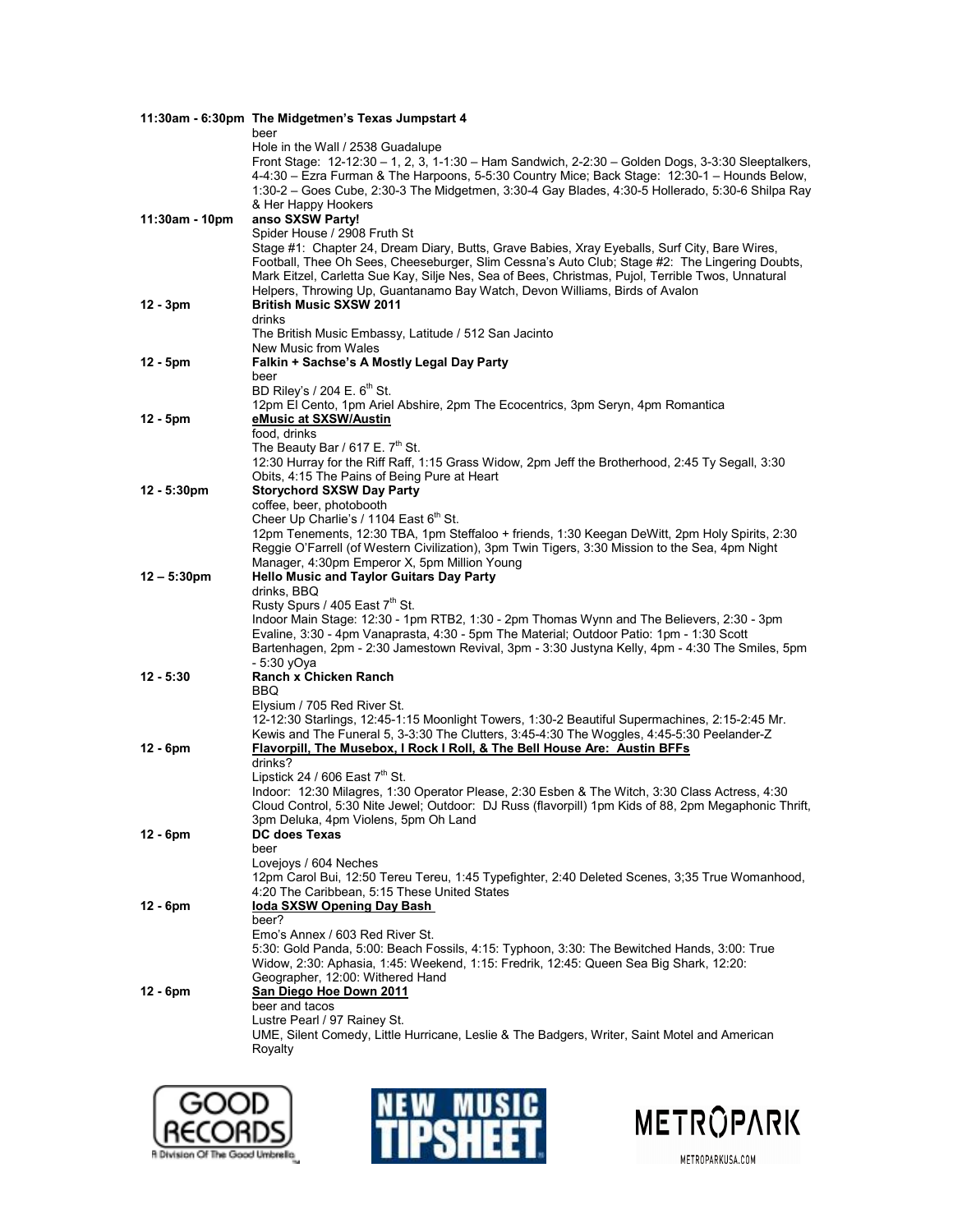| 12 - 6pm             | The Billy Reid & K-Swiss SXSW Shindig                                                                                                  |
|----------------------|----------------------------------------------------------------------------------------------------------------------------------------|
|                      | Firefly Vodka                                                                                                                          |
|                      | The Swan Dive / 651 Red River St.                                                                                                      |
|                      | 12-12:30pmKeegan Dewitt, 12:45-1:15 The Romany Rye, 1:30-2pm Jessica Lea Mayfield, 2:20-2:50                                           |
|                      | The Apache Relay, 3:10-3:40 Hayes Carll, 4-4:30 Caitlin Rose, 4:40-5:10 Joson Isbell, 5:30-6 Civil                                     |
|                      | Wars                                                                                                                                   |
| 12 - 6pm             | Tiger Mountain & Noise Pop present Brooklyn vs. The Bay                                                                                |
|                      | drinks                                                                                                                                 |
|                      | Red Eyed Fly / 715 Red River St.                                                                                                       |
|                      | O'Death, The Spinto Band, Delicate Steve, Smoosh, Milagres, Warm Ghost, Dream Diary, We                                                |
|                      | Barbarians; Dodos, John Vanderslice, Mart Eitzel, The Mumlers, Taxes, Sea of Bees, The                                                 |
|                      | Limousines                                                                                                                             |
| 12 - 6pm             | <b>Rap Rocks SXSW</b>                                                                                                                  |
|                      | drinks                                                                                                                                 |
|                      | The Speakeasy / 412 Congress Ave.                                                                                                      |
|                      | The White House Band. Das Racist. Bad Rabbits, Hollis Brown. Bazaar Royale. The Upperclassmen.                                         |
|                      | Click Clack Boom and more                                                                                                              |
| 12 -7pm              | <b>Waterloo Records SXSW Day Parties</b>                                                                                               |
|                      | beer?                                                                                                                                  |
|                      | Waterloo Records / 600 N. Lamar Blvd.                                                                                                  |
|                      | 12pm Sahara Smith, 1pm Morning Teleportation, 2pm Wild Flag, 3pm Fitz and the Tantrums, 4pm                                            |
|                      | Apex Manor, 5pm Hunx and His Punx, 5:30 Laura Jansen, 6pm Telekinesis                                                                  |
| 12 - 8pm             | Levi's/Fader "The Fort 2011"                                                                                                           |
|                      | drinks                                                                                                                                 |
|                      | The Levi's/Fader Fort / 1101 E. 5 <sup>th</sup> St.                                                                                    |
|                      | 2                                                                                                                                      |
| 1 - 6pm              | <b>SXSW at the W</b>                                                                                                                   |
|                      | tequila?                                                                                                                               |
|                      | Terrace @ The W Austin / 200 Lavaca St.                                                                                                |
|                      | TBA                                                                                                                                    |
| 2 - 8pm              | The Purevolume.com House                                                                                                               |
|                      | drinks                                                                                                                                 |
|                      | The Purevolume.com House / 504 Trinity St.<br>2pm Poema, 3pm Grand Tarantula, 4pm Twin Atlantic, 5pm The New Regime, 6pm Anthony Green |
| 3pm - ?              | <b>End Of An Ear Instores</b>                                                                                                          |
|                      | beer?                                                                                                                                  |
|                      | End Of An Ear / 2209 S. 1 <sup>st</sup> St.                                                                                            |
|                      | 3pm Las Robertas                                                                                                                       |
| 3 - 7pm              | <b>Canadian Blast BBQ</b>                                                                                                              |
|                      | drinks, food                                                                                                                           |
|                      | East Tent, Brush Square Park / 5th St. and Neches                                                                                      |
|                      | Buck 65 with Jenn Grant, Karkwa, P.S. I Love You, Diamond Rings, More Or Les, Imaginary Cities                                         |
| 6pm – 8pm            | <b>New Zealand Party</b>                                                                                                               |
|                      | Wine?                                                                                                                                  |
|                      | Brush Square Park, West Tent / 409 E 5 <sup>th</sup> St.                                                                               |
| 10pm - 2am           | Supercalifragilisticexpialidocious Week (Couch Professor NIGHT Parties)                                                                |
|                      | drinks                                                                                                                                 |
|                      | Chupacabra Cantina / 400 East 6 <sup>th</sup> St.                                                                                      |
|                      | 10pm Ice Black Birds, 11pm Some Community, 12am Operator Please 1am Zoobombs                                                           |
| 11pm - 4am           | The Purevolume.com House                                                                                                               |
|                      | drinks                                                                                                                                 |
|                      | The Purevolume.com House / 504 Trinity St.                                                                                             |
|                      | 12am Oberhofer, 1am Telephoned, 2am Moby, 3am Drop the Line                                                                            |
|                      |                                                                                                                                        |
| Thursday, March 17th |                                                                                                                                        |
|                      | 10:30am - 12:30pmBritish Music SXSW 2011                                                                                               |
|                      | drinks                                                                                                                                 |
|                      | The British Music Embassy, Latitude / 512 San Jacinto                                                                                  |
|                      | The Great British Breakfast                                                                                                            |
| 11am – 6pm           | Filter Magazine's "Culture Collide 2011"                                                                                               |
|                      | drinks, BBQ                                                                                                                            |
|                      | Cedar Street Courtyard / 208 W. 4 <sup>th</sup> St.                                                                                    |

11am-The Deer Tracks, 11:30 The Late Birds, 12pm Harrys Gym, 1pm Voxhaul Braodcast, 2pm The Cults, 3pm The Vaccines, 4pm Foster the People, 5pm Raphael Saadiq





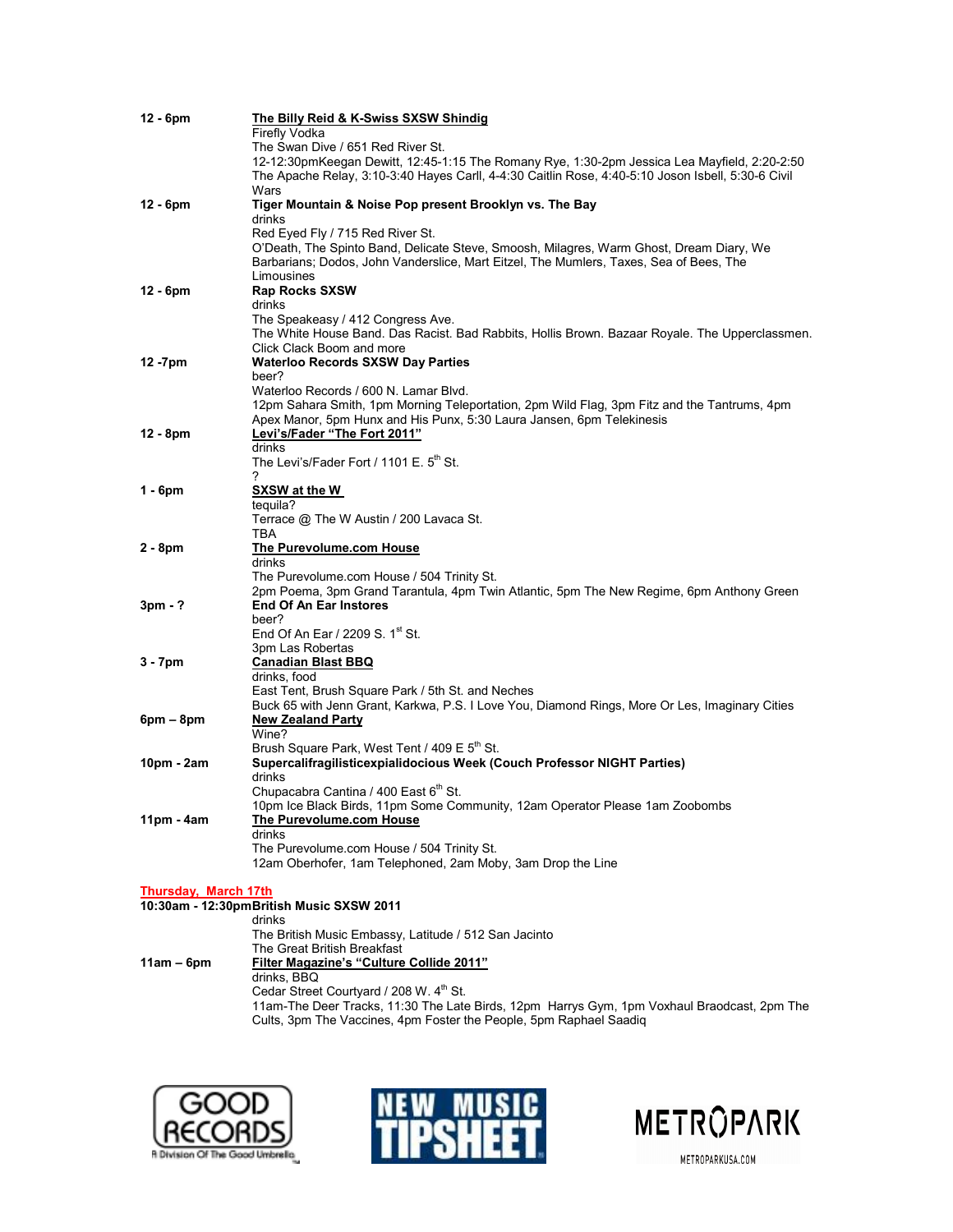| 11am - 6pm | <b>High Five! Party! Party!</b>                                                                                                                       |
|------------|-------------------------------------------------------------------------------------------------------------------------------------------------------|
|            | drinks, Irish Breakfast                                                                                                                               |
|            | Elysium / 705 Red River St.                                                                                                                           |
|            | The Eastern Sea, Mister Heavenly, The Eastern Sea, Young Girls, CHAPPO, Backdrifter,                                                                  |
|            | Ponyhomie, Jake Nannery, Database, Dj JedX, Dj Spooky, Dj Czech One, Ceeplus Bad Knives, Dj                                                           |
|            | Scorpio, and many more TBA                                                                                                                            |
| 11am - 6pm | <b>Prefix Day Party</b>                                                                                                                               |
|            | tacos and beer                                                                                                                                        |
|            | ND at 501 Studios / 501 I-35 (5 <sup>th</sup> and Brush Creek)                                                                                        |
|            | 11-11:30 Bass Drum of Death, 11:50-12:20 Gobble Gobble, 12:40-1:10 Das Racist, 1:30-2 Oh Land,                                                        |
| 12pm - ?   | 2:20-2:50 Asobi Seksu, 3:10-3:40 JEFF the Brotherhood, 4-4:40 Austra, 5-5:40 Baths                                                                    |
|            | <b>Midriff Reocrds/Liberty and Union Recording Co. Day Party</b><br>CD giveaways and free stuff                                                       |
|            | Momo's / 618 West 6 <sup>th</sup> St. #200                                                                                                            |
|            | These United States, The Beatings, Baby Baby, Louder My Dear, Eldridge Rodriguez, Kingsley                                                            |
|            | Flood, Get Help, Greg Lyon, Dallas Higgins                                                                                                            |
| 12 - 2pm   | <b>Brooklyn Vegan Day Party</b>                                                                                                                       |
|            | beer?                                                                                                                                                 |
|            | Dot Com Day Stage in the Austin Convention Center / 500 East Cesar Chavez St.                                                                         |
|            | 12pm Erland & The Carnival, 1pm Still Corners, 2pm Frankie & The Heartstrings                                                                         |
| 12 - 4pm   | WunderbarGerman Music at SXSW 2011                                                                                                                    |
|            | <b>lunch</b>                                                                                                                                          |
|            | Parkside Restaurant / 301 East 6th St.                                                                                                                |
|            | Tobias Thomas, Schlachthofbronx, Brandt Brauer Frick, Special Guest: FM Belfast                                                                       |
| 12 - 5pm   | BAAM.tv Presents Hollerado's Nacho House @ SXSW 2011                                                                                                  |
|            | nachos, drinks and prizes                                                                                                                             |
|            | The Beauty Bar / 617 East 7th St.<br>Inside Stage: 12pm Palmbomen, 1pm Superhumanoids, 2pm The Moondoggies, 3pm The Ferocious                         |
|            | Few, 4pm Hollerado, 5pm Mr. Heavenly; Outside Stage: TBA                                                                                              |
| 12 - 5pm   | <b>HBO presents Treme, a Special SXSW Day Party</b>                                                                                                   |
|            | Caiun Food                                                                                                                                            |
|            | The Ghost Room / 304 West 4th St.                                                                                                                     |
|            | Dirty Dozen Brass Band, Dancingman 504, Pine Leaf Boys, Henry Butler, and Big Chief Monk                                                              |
|            | Boudreaux                                                                                                                                             |
| 12 - 5pm   | "The Yay or Nay is Better than Yours" SXSW Official Launch                                                                                            |
|            | boiled crawfish and Corona Light                                                                                                                      |
|            | District 301 / 301 West 6 <sup>th</sup> St.                                                                                                           |
|            | DJ NVS, DJ Hella Yella, Get Cryphy, Fashen, Jerome Baker III                                                                                          |
| 12 – 6pm   | Full Metal Texas 2011 now with Brooklyn Vegan Stage                                                                                                   |
|            | beer?                                                                                                                                                 |
|            | Emo's Main Room and Emo's Jr. / 603 Red River St.<br>Brooklyn Vegan Stage: All Pigs Must Die, Hull, Rwake, Trap Them; Main Stage: Better Left Unsaid, |
|            | Drive A, Elysion Fields, More TBA                                                                                                                     |
| 12 - 6pm   | JanSport presents Under the Radar SXSW 2011 Party                                                                                                     |
|            | beer?                                                                                                                                                 |
|            | Flamingo Cantina / 515 East 5th St.                                                                                                                   |
|            | 12pm Violens, 12:45 The Dodos, 1:35 Yuck, 2:25 TBA, 3:15 Lord Huron, 4:05 The Dears, 5pm Atlas                                                        |
|            | Sound                                                                                                                                                 |
| 12 - 6pm   | One and Done Local Throw Down!! (Wahoo's & Front Gate Tickets)                                                                                        |
|            | tacos, beer                                                                                                                                           |
|            | Hudson's Parking Lot / 1800 South Congress Ave.                                                                                                       |
|            | 12-12:40 Eagle Eye Williamson, 1-1:40 Country Mice, 2-2:40 Dan Dyer, 3-3:40 Rival Sons, 4-4:40                                                        |
|            | Diego's Umbrella, 5-5:40 Morning Teleportation                                                                                                        |
| 12 - 6pm   | The Artery Foundation SXSW Showdown 2011                                                                                                              |
|            | beer?                                                                                                                                                 |
|            | Red $7/611$ E. $7th$ St.<br>Chiodos, Dance Gavin Dance, Iwrestledabearonce, Of Mice & Men, Isetmyfriendsonfire, Miss May I,                           |
|            | In Fear and Faith, Chelsea Grin, Sleeping With Sirens, Woe, Is Me, For All Those Sleeping, I Declare                                                  |
|            | War, Close To Home, The Amity Affliction, DJ Sets by Big Chocolate                                                                                    |
| 12 - 6pm   | <b>Texas Tornado at South by Southwest</b>                                                                                                            |
|            | drinks?                                                                                                                                               |
|            | Rusty Spurs / 405 East 7 <sup>th</sup> St.                                                                                                            |
|            | Inside: 12:30 The Chapin Sisters, 1:30 Shayna Zaid & The Catch, 2:30 Robbers on High Street, 3:30                                                     |
|            | Headless Horseman, 4:30 Voxhaul Broadcast, 5:00 Augustana; Outside: 1pm The Madison Square                                                            |
|            | Gardeners, 2pm David Berkeley, 3pm Brooke Fraser, 4pm The Stone Foxes, 5pm The New                                                                    |
|            | Mastersounds                                                                                                                                          |
|            |                                                                                                                                                       |





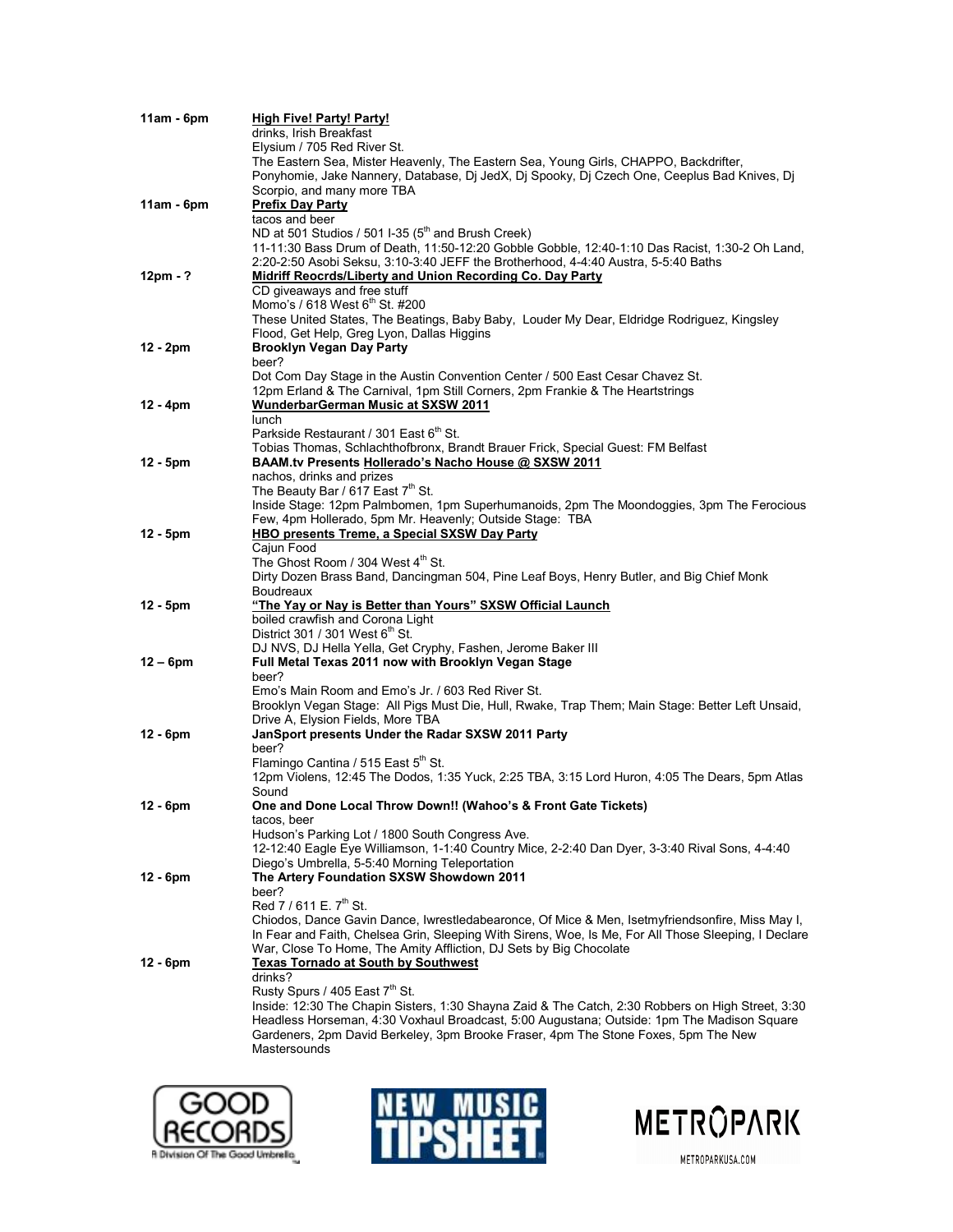| 12 - 6pm  | Trumer Pills Afternoon Social with DVS Shoes and Matix Clothing                                                                                                                                     |
|-----------|-----------------------------------------------------------------------------------------------------------------------------------------------------------------------------------------------------|
|           | beer?                                                                                                                                                                                               |
|           | Klub Krucial / 614 East 6th St.                                                                                                                                                                     |
|           | 12-12:30 Dry River Yacht Club, 12:45-1:15 Robbers on High Street, 1:30-2pm Tahiti 80, 2:15-2:45<br>Gun Runner, 3-3:30 The Lonely Forest, 4-4:30 Maren Parusel, 4:45-5:15 Honeymoon Thrillers, 5:30- |
|           | 6pm Living Things                                                                                                                                                                                   |
| 12 - 7pm  | Paperboat Music/Harris Radio Showcase                                                                                                                                                               |
|           | Betsy's Bar / 301 West 6 <sup>th</sup> St.                                                                                                                                                          |
|           | 12pm Jeremiah Birnbaum's Electric Shoes, 12:40 Wakey! Wakey!, 1:20 Pearl and the Beard, 2pm                                                                                                         |
|           | Haley Bonar, 2:40 Danny Malone, 3:20 Buddy, 4pm Cowboy & Indian, 4:40 Jenn Grant, 5:20 Kacy                                                                                                         |
|           | Crowley, 6pm The Sour Notes                                                                                                                                                                         |
| 12 -7pm   | <b>Waterloo Records SXSW Day Parties</b><br>beer?                                                                                                                                                   |
|           | Waterloo Records / 600 N. Lamar Blvd.                                                                                                                                                               |
|           | 12pm Naked and Famous, 1pm The Greenhornes, 1:30pm Toro Y Moi, 2pm Generationals, 3pm                                                                                                               |
|           | Jessica Lea Mayfield, 4pm Royal Bangs, 5pm Black Joe Lewis, 6pm Wye Oak                                                                                                                             |
| 12 - 8pm  | Levi's/Fader "The Fort 2011"                                                                                                                                                                        |
|           | drinks                                                                                                                                                                                              |
|           | The Levi's Fader Fort / 1101 E. $5th$ St.                                                                                                                                                           |
|           | 7<br>Mike Galaxy Presents 12th Annual Day Party                                                                                                                                                     |
| 12 - 9pm  | food?                                                                                                                                                                                               |
|           | Guero's / 1412 South Congress Ave.                                                                                                                                                                  |
|           | 12pm Hungry Kids of Hungry, 1pm Keaton Simons with Conor Flynn, 2pm Cowboy and Indian, 3pm                                                                                                          |
|           | American City, 4pm Operator Please, 5pm Queen Sea Big Shark, 6pm Sabrosa Purr, 7pm We Are                                                                                                           |
|           | Hex, 8pm Loyal Divide, 9pm The Good Natured                                                                                                                                                         |
| 12 - 9pm  | Sin City's Cosmic American Roadshow - 9 <sup>th</sup> Annual BIG Austin Bash                                                                                                                        |
|           | burritos and beer<br>Maria's Taco Xpress / 2529 S Lamar Blvd.                                                                                                                                       |
|           | 12-12:20 American Aquarium, 12:35-12:55 The Small Ponds w. Caitlin Cary from Whiskeytown, 1:10-                                                                                                     |
|           | 1:30 Wagons, 1:45-2:05 Chris Gates & Gatesville, 2:20-2:40 Leroy Powell & Messengers, 2:55-3:15                                                                                                     |
|           | Mike Stinson, 3:30-3:50 The Mighty Stef, 4:05-4:25 Maxim Ludwig & The Santa Fe Seven, 4:40-5pm                                                                                                      |
|           | Tim Easton, 5:15-5:35 Stonehoney, 5:50-6:10 SHurman, 6:25-6:45 Ponderosa, 7pm-7:20 Deadman,                                                                                                         |
|           | 7:35-7:55 Keith Gattis, 8:10-8:30 Jesse Dayton, 8:45-9:05 Michael Des Barres                                                                                                                        |
| 12 - 10pm | <b>IFC Crossroads House</b>                                                                                                                                                                         |
|           | continental Breakfast, coffee bar, Wi-Fi, giveaways, cell phone/laptop charging stations, photo booth<br>IFC Crossroads House / 612 Brazos St.                                                      |
| 1 - 4pm   | <b>End Of An Ear Instores</b>                                                                                                                                                                       |
|           | beer?                                                                                                                                                                                               |
|           | End Of An Ear / 2209 S. 1 <sup>st</sup> St.                                                                                                                                                         |
|           | 1pm Withered Hand, 2pm Carsick Cars, 3pm TBA, 4pm Delorean                                                                                                                                          |
| 1 - 6pm   | SXSW at the W                                                                                                                                                                                       |
|           | teguila?                                                                                                                                                                                            |
|           | Terrace @ The W Austin / 200 Lavaca St.<br>TBA                                                                                                                                                      |
| 1 - 7pm   | <b>Music By The Slice 2011</b>                                                                                                                                                                      |
|           | beer?                                                                                                                                                                                               |
|           | Homeslice Pizza / 1415 S. Congress Ave.                                                                                                                                                             |
|           | 1pm The Boxer Rebellion (acoustic), 1:35 TBA, 2:20 Fredrick, 2:55 The Wooden Birds, 3:30 Apex                                                                                                       |
|           | Manor, 4:05 Typhoon, 4:40 Ivan & Alyosha, 5:15 Great Lake Swimmers, 5:50 American Music Club,                                                                                                       |
| 1pm - 2am | 6:25 Trampled by Turtles<br>Creme de la Crème                                                                                                                                                       |
|           | tequila                                                                                                                                                                                             |
|           | Malverde / 400 West 2 <sup>nd</sup> St.                                                                                                                                                             |
|           | American Royalty, Evaline, Goldheart Assembly, Hank & Cupcakes, Hoodie Allen, Lexicon Don,                                                                                                          |
|           | Macklemore, New Look, Penguin Prison, Pepper Rabbit, Rich Aucoin, The Knocks, TV Girl, Typhoon,                                                                                                     |
|           | White Apple Tree, Classixx, Codebreaker, Didi from Brazilian Girls, Gun Selectah, Jeffrey Jerusalem,                                                                                                |
|           | Punches, Still Going, The Glass, Woolfy                                                                                                                                                             |
| 2 - 5pm   | <b>British Music SXSW 2011</b><br>drinks                                                                                                                                                            |
|           | The British Music Embassy, Latitude / 512 San Jacinto                                                                                                                                               |
|           | <b>Belfast Rocks</b>                                                                                                                                                                                |
| 2 - 8pm   | The Purevolume.com House                                                                                                                                                                            |
|           | drinks                                                                                                                                                                                              |
|           | The Purevolume.com House / 504 Trinity St.                                                                                                                                                          |
|           | 2pm Neon Hitch, 3pm Eliza Doolittle, 4pm Miguel, 5pm Oh Land, 6pm Crystal Bowersox, 7pm Infinity                                                                                                    |
|           | Spaceship (Live Band Karaoke)                                                                                                                                                                       |
|           |                                                                                                                                                                                                     |





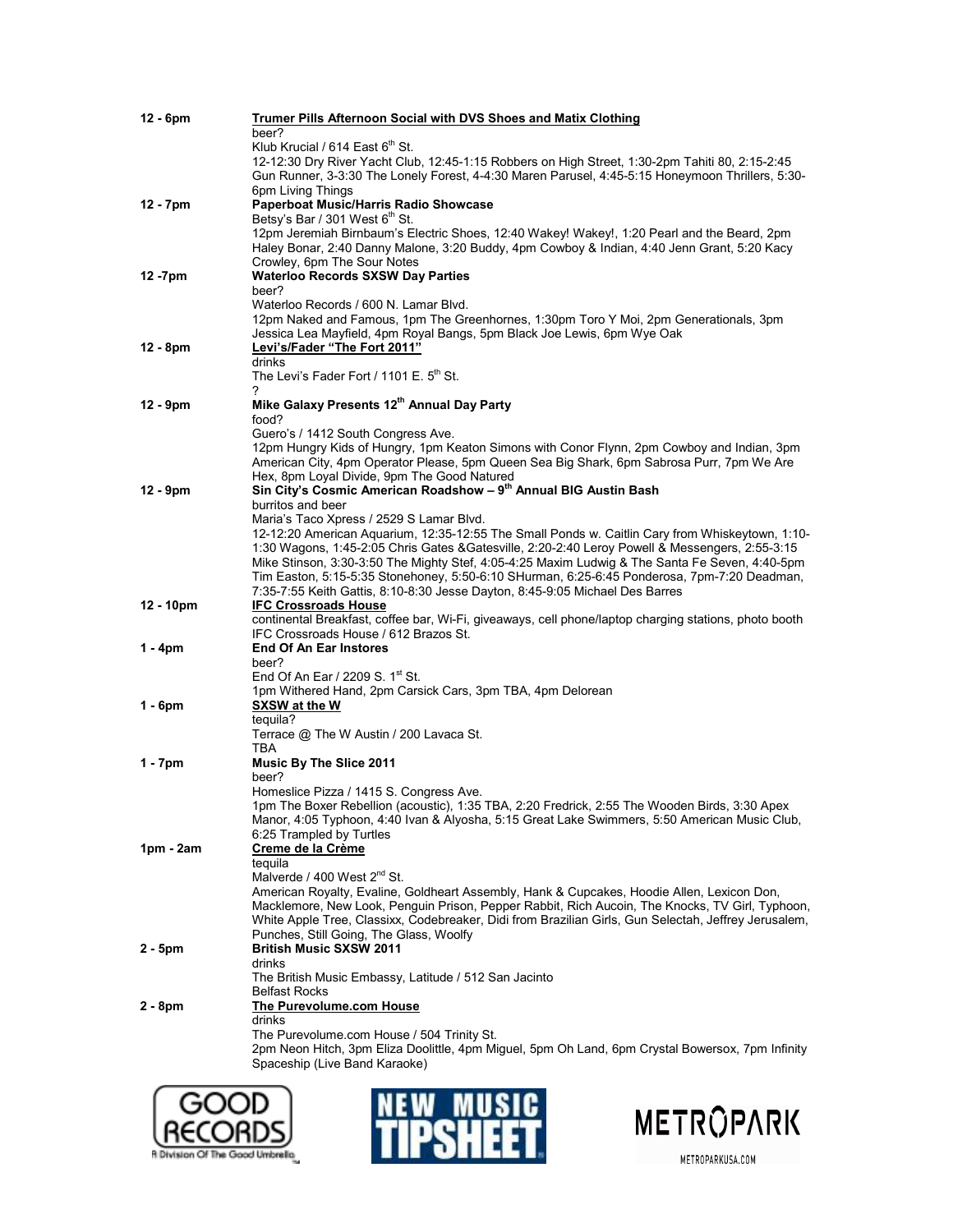| $2 - 10pm$         | The Lonely Hearts Club at SXSW                                                                                                                                                                |
|--------------------|-----------------------------------------------------------------------------------------------------------------------------------------------------------------------------------------------|
|                    | Vitamin Water and giveaways                                                                                                                                                                   |
|                    | Uncorked / 900 East 7th St.                                                                                                                                                                   |
|                    | 2pm The Seedy Seeds, 2:30 Rich Aucoin, 3pm Deer Bear, 3:30 Campfire OK, 4pm The Loom, 4:30                                                                                                    |
|                    | Chris Betts (Comedian), 5pm Little Tybee, 5:30 Strand of Oaks, 6pm Alcoholic Faith Mission, 6:30<br>Cody, 7pm Alyson Greenfield, 7:30 Tea Cozies, 8pm Midtown Dickens, 8:30 Black Whales, 9pm |
|                    | Callmekat, 9:30 The Sour Notes                                                                                                                                                                |
| $3 - 7:30pm$       | Village Voice Media & Frank 151 present Showdown Pre-Party at SXSW 2011                                                                                                                       |
|                    | drinks, food                                                                                                                                                                                  |
|                    | Austin Music Hall / 208 Nueces                                                                                                                                                                |
|                    | Wild Flag, Ume, and more                                                                                                                                                                      |
| $3pm - 1am$        | Dickies Sounds at SXSW                                                                                                                                                                        |
|                    | tacos                                                                                                                                                                                         |
|                    | Lustre Pearl / 97 Rainey St.                                                                                                                                                                  |
|                    | Live Poster Printing, Good 'OI Taco Truck                                                                                                                                                     |
|                    | 3pm We Barbarians, 4pm The Naked and Famous, 5pm The Head and the Heart, 6pm GIVERS, 9pm                                                                                                      |
|                    | Nive Nielsen & the Deer Children, 10pm DeVotchka, 11pm Phantogram, 12 am Cold War Kids                                                                                                        |
| 9pm - 2am          | <b>RubyHornet.Com presents Digital Freshness</b>                                                                                                                                              |
|                    | drinks                                                                                                                                                                                        |
|                    | Peckerhead's / 402 East 6 <sup>th</sup> St.                                                                                                                                                   |
|                    | Yelawolf, Blu, Rakaa, Cyhi Da Prynce, DJ Babu, Dkyzoo, Stalley, Outasight, CurT@!n\$, Esso, El                                                                                                |
|                    | Prez, Scheme, YP, ViP J, DJ RTC, Kids These Days                                                                                                                                              |
| 10pm - 2am         | Supercalifragilisticexpialidocious Week (Couch Professor NIGHT Parties                                                                                                                        |
|                    | drinks                                                                                                                                                                                        |
|                    | Chupacabra Cantina / 400 East 6th St.                                                                                                                                                         |
| $11pm - 4am$       | 10pm Blue King Brown, 11pm The Elwins, 12am Chamberlin, 1am Wolf and Cub<br>The Purevolume.com House                                                                                          |
|                    | drinks                                                                                                                                                                                        |
|                    | The Purevolume.com House / 504 Trinity St.                                                                                                                                                    |
|                    | 12am The Limousines, 1am The Dears, 2am The Bravery, 3am Innerpartysystem                                                                                                                     |
|                    |                                                                                                                                                                                               |
| Friday, March 18th |                                                                                                                                                                                               |
| 10:30am - 6pm      | <b>SpokesBUZZ Fort Collins</b>                                                                                                                                                                |
|                    | food, drinks                                                                                                                                                                                  |
|                    | The 512 / 408 E $6^{th}$ S                                                                                                                                                                    |
|                    | Head for the Hills, Stella Luce, The Nu Classics, Honey Gitters, Wire Faces, Fierce Bad Rabbit,                                                                                               |
|                    | Peace Officer, Musketeer Gripweed, Lindsey O'Brien, Constitution, Danielle Ate The Sandwich                                                                                                   |
|                    | 11:30am - 5:30pm Sonicbids' Official SXSW Party                                                                                                                                               |
|                    | drinks?                                                                                                                                                                                       |
|                    | Maggie Mae's / 323 East 6 <sup>th</sup> St.                                                                                                                                                   |
|                    | The Jezabels, Hungry Kids of Hungary, Eastern Conference Champions, For a Minor Reflection,                                                                                                   |
| $11:30am - 6pm$    | Sacred Animals, Black Atlantic, The Seedy Seeds, Said the Whale, Filligar, Gold Motel, Dikta<br><b>Filter Magazine' "Culture Collide 2011"</b>                                                |
|                    | drinks. BBQ                                                                                                                                                                                   |
|                    | Cedar Street Courtyard / 208 W. 4 <sup>th</sup> St.                                                                                                                                           |
|                    | 1130am-Marit Larsen, 12pm Maps & Atlases, 1pm Luke Rathborne, 2pm The Belle Brigade, 3pm                                                                                                      |
|                    | Weekend, 4pm Phantogram, 5pm Surfer Blood                                                                                                                                                     |
| $12 - 5pm$         | BAMM.tv Presents "No Badge, No Prob" Music Showcase @ SXSW 2011                                                                                                                               |
|                    | drinks and prizes                                                                                                                                                                             |
|                    | The Palm Door / 401 Sabine St.                                                                                                                                                                |
|                    | 12pm Kelly McFarling, Sioux City Kid & the Revolutionary Ramblers, and Con Brio, 1pm The                                                                                                      |
|                    | Flashbulb, 2pm Jukebox the Ghost, 3pm Hottub, 4pm Wallpaper, 5pm The Stone Foxes                                                                                                              |
| $12 - 5pm$         | The 5 <sup>th</sup> Annual Morning After Party presented by Front Gate Tickets                                                                                                                |
|                    | brunch tacos, Bloody Marys, beer                                                                                                                                                              |
|                    | Front Gate Tickets parking lot / 1711 South Congress Ave.                                                                                                                                     |
|                    | 12pm Hoots & Hellmouth, 1pm Bobby Long, 2pm Eli Paperboy Reed, 3pm Miami Horror, 4pm Beats                                                                                                    |
| $12 - 5pm$         | Antique<br><b>Under the Radar Magazine</b>                                                                                                                                                    |
|                    | beer?                                                                                                                                                                                         |
|                    | Flamingo Cantina / 515 E $6th$ St.                                                                                                                                                            |
|                    | 12pm Porcelain Raft, 12:45 Hooray for Earth, 1:35 Owen Pallett, 2:25 Surfer Blood, 3:15 Telekinesis,                                                                                          |
|                    | 4:05 Menomena, 5pm Okkervil River                                                                                                                                                             |
| 12 - 5:30pm        | <b>Frye Day powered by Fontana</b>                                                                                                                                                            |
|                    | drinks, food?                                                                                                                                                                                 |
|                    | Speakeasy / 412D Congress Ave.                                                                                                                                                                |
|                    | 12:00pm-12:25pm The One AM Radio, 12:40pm-1:05pm Those Dancing Days, 1:20pm-1:45pm                                                                                                            |
|                    | Agnes Obel, 2:00pm-2:25pm Mother Mother, 2:40pm-3:05pm James Vincent McMorrow, 3:20pm-                                                                                                        |
|                    | 3:55pm City & Colour, 4:10pm-4:45pm World Party (w/ surprise guests)                                                                                                                          |
|                    |                                                                                                                                                                                               |
|                    |                                                                                                                                                                                               |
|                    | METROPARK                                                                                                                                                                                     |
|                    |                                                                                                                                                                                               |
|                    |                                                                                                                                                                                               |

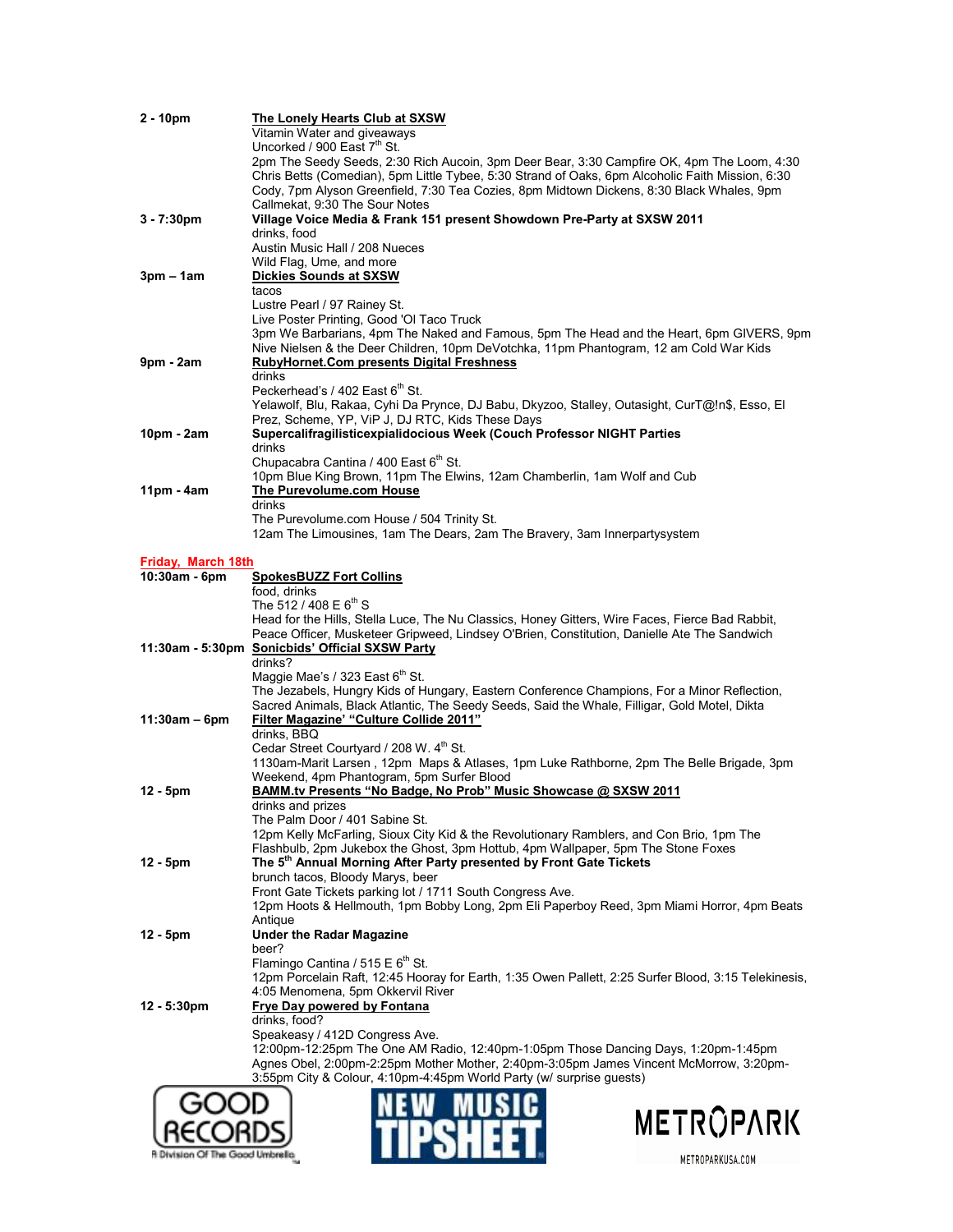| Copa Bar & Grill / 217 Congress Ave.<br>Emp Main Stage: 12pm Campfire OK, 12:45 Black Whales, 1:30 The Globes, 2:15 Wild Orchid<br>The Redwood Plan, 1:15 Tea Cozies, 2pm Secret Seattle Surprise! 2:15 Ravenna Woods; Hip-Hop<br>Showcase: 3pm Sol, 3:25 Fatal Lucciauno, 3:50 State of the Artist, 4:15 D. Black, 4:15 Grieves<br>w/Budo, 5:05 The Physics<br><b>SPIN Party</b><br>BBQ, beer<br>Stubb's / 801 Red River St.<br>TV On The Radio, The Kills, OMD, The Vaccines, Off!, Smith Westerns, MNDR, Young The Giant,<br>DOM, Electric Child<br>$12 - 6$ pm<br>Sneak Attack Media/The Vinyl District/Luv Luv Luv Records SXSW Party<br>food<br>Clive / 609 Davis St.<br>12:30 Sean Rowe, 1:15 Saadi, 2:00 Babeshadow, 2:45 Only Son, 3:30 Craig Wedren (Shudder To<br>Think), 4:15 Hanni el Khatib, 5:00 Nicole Atkins<br>$12 - 6pm$<br>D'Addario/Wing House Studios presents Hollywood to Austin<br>BBQ, drinks, guitar strings, drumheads<br>Rusty Spurs / $405 \text{ E } 7^{\text{th}}$ St.<br>The Dears, The Mother Truckers, The Strip Miners, The Tender Box, The Eulogies, The Fling, The<br>Mastersons, AM, The Rocket Boys, Dynamite Walls, The Novacaines, Scattered Hamlet, Angie<br>Mattson, Avian Sunshine, Ill Pastel, The New Regime<br><b>End Of An Ear Instores</b><br>$12 - 6$ pm<br>beer?<br>End Of An Ear / 2209 S. 1 <sup>st</sup> St.<br>TBA<br>$12 - 6pm$<br>My Old Kentucky Blog presents: The Glitter Taco Smoosh Party at SXSW<br>Taco Cabana Tacos and drinks<br>Peckerheads / 402 East 6th St.<br>Das Racist, Asobi Seksu, No Joy, Keepaway, Still Corners, Headless Horseman, Burnt Ones, Andy<br>D, We Are Hex, Turbo Fruits, Dominique Young Unique, Carol Bui, Pujol, EMA, BRAHMS, and Jones<br><b>Street Station</b><br>$12 - 6pm$<br><b>Rhapsody Rocks Austin 2011</b><br>Jeremiah Weed Roadhouse Tea and Red Stripe Light<br>Club de Ville / 900 Red River<br>$12 - 6pm$<br><b>Stag's Rock and Roll Circus</b><br>drinks?<br>Zax Restaurant and Bar Patio / 312 Barton Springs Rd.<br>12-12:30 The Young Evils, 12:45-1:15 Kasey Anderson & The Honkies, 1:30-2pm Shelby Earl, 2:15-<br>2:45 New Roman Times, 3-3:30 Brite Futures (Natalie Portman's Shaved Head), 3:45-4:15 STAG,<br>4:30-5 Cobirds Unite (with Maggie Bjorklund), 5:15-5:45 James Apollo<br><b>Texas Tornado at South by Southwest</b><br>$12 - 6pm$<br>drinks?<br>Red Eyed Fly / 715 Red River St.<br>Inside12:10 Shayna Zaid and the Catch, 12:50 The Forms, 1:30 My Cousin, The Emperor, 2:05 The<br>Hex, 1:10 Frankie & The Heartstrings, 1:50 Purple Melon, 2:30 Taylor Locke & The Roughs, 3:10<br>Viva City, 3:50 Deluka, 4:35 Big Rock Candy Mountain, 5:20 Deep Dark Robot<br>The Onion AV Club's March into Softness SXSW Party<br>drinks?<br>Mohawk / 912 Red River St<br>Outside: 12pm Small Sins, 1pm Gentleman Jesse and His Men, 2pm Ted Leo, 3pm Wye Oak, 4pm<br>Maritime, 415 pm Chikita Violenta, 5:15pm Low<br>The Windish Agency's 6 <sup>th</sup> Annual Austin Day Party<br>$12 - 6pm$<br>beer?<br>Emo's / 603 Red River St<br>Braids, Cults, Chain Gang of 1974, Esben and the Witch, Foster The People, Friendly Fires, Givers,<br>The Naked And Famous, Toro Y Moi, Twin Shadow<br>$12 - 6pm$<br>Vanguard and Sugar Hill Records SXSW Showcase<br>Hansen's Sodas and full backpack giveaways<br>The Belmont / 305 West 6 <sup>th</sup> St.<br>Matt Nathanson, The Gourds, Stephen Kellogg & The Sixers, Nick 13 (of Tiger Army), Brian Wright<br>and Daphne Willis<br>METROPARK | $12 - 5:30pm$ | <b>SxSeattle</b><br>drinks?                                                                            |
|------------------------------------------------------------------------------------------------------------------------------------------------------------------------------------------------------------------------------------------------------------------------------------------------------------------------------------------------------------------------------------------------------------------------------------------------------------------------------------------------------------------------------------------------------------------------------------------------------------------------------------------------------------------------------------------------------------------------------------------------------------------------------------------------------------------------------------------------------------------------------------------------------------------------------------------------------------------------------------------------------------------------------------------------------------------------------------------------------------------------------------------------------------------------------------------------------------------------------------------------------------------------------------------------------------------------------------------------------------------------------------------------------------------------------------------------------------------------------------------------------------------------------------------------------------------------------------------------------------------------------------------------------------------------------------------------------------------------------------------------------------------------------------------------------------------------------------------------------------------------------------------------------------------------------------------------------------------------------------------------------------------------------------------------------------------------------------------------------------------------------------------------------------------------------------------------------------------------------------------------------------------------------------------------------------------------------------------------------------------------------------------------------------------------------------------------------------------------------------------------------------------------------------------------------------------------------------------------------------------------------------------------------------------------------------------------------------------------------------------------------------------------------------------------------------------------------------------------------------------------------------------------------------------------------------------------------------------------------------------------------------------------------------------------------------------------------------------------------------------------------------------------------------------------------------------------------------------------------------------------------------------------------------------------------------------------------------------------------------------------------------------------------------------------------------------------------------------------------------------------------------------------|---------------|--------------------------------------------------------------------------------------------------------|
|                                                                                                                                                                                                                                                                                                                                                                                                                                                                                                                                                                                                                                                                                                                                                                                                                                                                                                                                                                                                                                                                                                                                                                                                                                                                                                                                                                                                                                                                                                                                                                                                                                                                                                                                                                                                                                                                                                                                                                                                                                                                                                                                                                                                                                                                                                                                                                                                                                                                                                                                                                                                                                                                                                                                                                                                                                                                                                                                                                                                                                                                                                                                                                                                                                                                                                                                                                                                                                                                                                                        |               |                                                                                                        |
|                                                                                                                                                                                                                                                                                                                                                                                                                                                                                                                                                                                                                                                                                                                                                                                                                                                                                                                                                                                                                                                                                                                                                                                                                                                                                                                                                                                                                                                                                                                                                                                                                                                                                                                                                                                                                                                                                                                                                                                                                                                                                                                                                                                                                                                                                                                                                                                                                                                                                                                                                                                                                                                                                                                                                                                                                                                                                                                                                                                                                                                                                                                                                                                                                                                                                                                                                                                                                                                                                                                        |               | Children, 3pm The Young Evils, 3:45 Fences, 4:30 Macklemore & Ryan Lewis; Inside Stage: 12:30          |
|                                                                                                                                                                                                                                                                                                                                                                                                                                                                                                                                                                                                                                                                                                                                                                                                                                                                                                                                                                                                                                                                                                                                                                                                                                                                                                                                                                                                                                                                                                                                                                                                                                                                                                                                                                                                                                                                                                                                                                                                                                                                                                                                                                                                                                                                                                                                                                                                                                                                                                                                                                                                                                                                                                                                                                                                                                                                                                                                                                                                                                                                                                                                                                                                                                                                                                                                                                                                                                                                                                                        |               |                                                                                                        |
|                                                                                                                                                                                                                                                                                                                                                                                                                                                                                                                                                                                                                                                                                                                                                                                                                                                                                                                                                                                                                                                                                                                                                                                                                                                                                                                                                                                                                                                                                                                                                                                                                                                                                                                                                                                                                                                                                                                                                                                                                                                                                                                                                                                                                                                                                                                                                                                                                                                                                                                                                                                                                                                                                                                                                                                                                                                                                                                                                                                                                                                                                                                                                                                                                                                                                                                                                                                                                                                                                                                        |               |                                                                                                        |
|                                                                                                                                                                                                                                                                                                                                                                                                                                                                                                                                                                                                                                                                                                                                                                                                                                                                                                                                                                                                                                                                                                                                                                                                                                                                                                                                                                                                                                                                                                                                                                                                                                                                                                                                                                                                                                                                                                                                                                                                                                                                                                                                                                                                                                                                                                                                                                                                                                                                                                                                                                                                                                                                                                                                                                                                                                                                                                                                                                                                                                                                                                                                                                                                                                                                                                                                                                                                                                                                                                                        | $12 - 6$ pm   |                                                                                                        |
|                                                                                                                                                                                                                                                                                                                                                                                                                                                                                                                                                                                                                                                                                                                                                                                                                                                                                                                                                                                                                                                                                                                                                                                                                                                                                                                                                                                                                                                                                                                                                                                                                                                                                                                                                                                                                                                                                                                                                                                                                                                                                                                                                                                                                                                                                                                                                                                                                                                                                                                                                                                                                                                                                                                                                                                                                                                                                                                                                                                                                                                                                                                                                                                                                                                                                                                                                                                                                                                                                                                        |               |                                                                                                        |
|                                                                                                                                                                                                                                                                                                                                                                                                                                                                                                                                                                                                                                                                                                                                                                                                                                                                                                                                                                                                                                                                                                                                                                                                                                                                                                                                                                                                                                                                                                                                                                                                                                                                                                                                                                                                                                                                                                                                                                                                                                                                                                                                                                                                                                                                                                                                                                                                                                                                                                                                                                                                                                                                                                                                                                                                                                                                                                                                                                                                                                                                                                                                                                                                                                                                                                                                                                                                                                                                                                                        |               |                                                                                                        |
|                                                                                                                                                                                                                                                                                                                                                                                                                                                                                                                                                                                                                                                                                                                                                                                                                                                                                                                                                                                                                                                                                                                                                                                                                                                                                                                                                                                                                                                                                                                                                                                                                                                                                                                                                                                                                                                                                                                                                                                                                                                                                                                                                                                                                                                                                                                                                                                                                                                                                                                                                                                                                                                                                                                                                                                                                                                                                                                                                                                                                                                                                                                                                                                                                                                                                                                                                                                                                                                                                                                        |               |                                                                                                        |
|                                                                                                                                                                                                                                                                                                                                                                                                                                                                                                                                                                                                                                                                                                                                                                                                                                                                                                                                                                                                                                                                                                                                                                                                                                                                                                                                                                                                                                                                                                                                                                                                                                                                                                                                                                                                                                                                                                                                                                                                                                                                                                                                                                                                                                                                                                                                                                                                                                                                                                                                                                                                                                                                                                                                                                                                                                                                                                                                                                                                                                                                                                                                                                                                                                                                                                                                                                                                                                                                                                                        |               |                                                                                                        |
|                                                                                                                                                                                                                                                                                                                                                                                                                                                                                                                                                                                                                                                                                                                                                                                                                                                                                                                                                                                                                                                                                                                                                                                                                                                                                                                                                                                                                                                                                                                                                                                                                                                                                                                                                                                                                                                                                                                                                                                                                                                                                                                                                                                                                                                                                                                                                                                                                                                                                                                                                                                                                                                                                                                                                                                                                                                                                                                                                                                                                                                                                                                                                                                                                                                                                                                                                                                                                                                                                                                        |               |                                                                                                        |
|                                                                                                                                                                                                                                                                                                                                                                                                                                                                                                                                                                                                                                                                                                                                                                                                                                                                                                                                                                                                                                                                                                                                                                                                                                                                                                                                                                                                                                                                                                                                                                                                                                                                                                                                                                                                                                                                                                                                                                                                                                                                                                                                                                                                                                                                                                                                                                                                                                                                                                                                                                                                                                                                                                                                                                                                                                                                                                                                                                                                                                                                                                                                                                                                                                                                                                                                                                                                                                                                                                                        |               |                                                                                                        |
|                                                                                                                                                                                                                                                                                                                                                                                                                                                                                                                                                                                                                                                                                                                                                                                                                                                                                                                                                                                                                                                                                                                                                                                                                                                                                                                                                                                                                                                                                                                                                                                                                                                                                                                                                                                                                                                                                                                                                                                                                                                                                                                                                                                                                                                                                                                                                                                                                                                                                                                                                                                                                                                                                                                                                                                                                                                                                                                                                                                                                                                                                                                                                                                                                                                                                                                                                                                                                                                                                                                        |               |                                                                                                        |
|                                                                                                                                                                                                                                                                                                                                                                                                                                                                                                                                                                                                                                                                                                                                                                                                                                                                                                                                                                                                                                                                                                                                                                                                                                                                                                                                                                                                                                                                                                                                                                                                                                                                                                                                                                                                                                                                                                                                                                                                                                                                                                                                                                                                                                                                                                                                                                                                                                                                                                                                                                                                                                                                                                                                                                                                                                                                                                                                                                                                                                                                                                                                                                                                                                                                                                                                                                                                                                                                                                                        |               |                                                                                                        |
|                                                                                                                                                                                                                                                                                                                                                                                                                                                                                                                                                                                                                                                                                                                                                                                                                                                                                                                                                                                                                                                                                                                                                                                                                                                                                                                                                                                                                                                                                                                                                                                                                                                                                                                                                                                                                                                                                                                                                                                                                                                                                                                                                                                                                                                                                                                                                                                                                                                                                                                                                                                                                                                                                                                                                                                                                                                                                                                                                                                                                                                                                                                                                                                                                                                                                                                                                                                                                                                                                                                        |               |                                                                                                        |
|                                                                                                                                                                                                                                                                                                                                                                                                                                                                                                                                                                                                                                                                                                                                                                                                                                                                                                                                                                                                                                                                                                                                                                                                                                                                                                                                                                                                                                                                                                                                                                                                                                                                                                                                                                                                                                                                                                                                                                                                                                                                                                                                                                                                                                                                                                                                                                                                                                                                                                                                                                                                                                                                                                                                                                                                                                                                                                                                                                                                                                                                                                                                                                                                                                                                                                                                                                                                                                                                                                                        |               |                                                                                                        |
|                                                                                                                                                                                                                                                                                                                                                                                                                                                                                                                                                                                                                                                                                                                                                                                                                                                                                                                                                                                                                                                                                                                                                                                                                                                                                                                                                                                                                                                                                                                                                                                                                                                                                                                                                                                                                                                                                                                                                                                                                                                                                                                                                                                                                                                                                                                                                                                                                                                                                                                                                                                                                                                                                                                                                                                                                                                                                                                                                                                                                                                                                                                                                                                                                                                                                                                                                                                                                                                                                                                        |               |                                                                                                        |
|                                                                                                                                                                                                                                                                                                                                                                                                                                                                                                                                                                                                                                                                                                                                                                                                                                                                                                                                                                                                                                                                                                                                                                                                                                                                                                                                                                                                                                                                                                                                                                                                                                                                                                                                                                                                                                                                                                                                                                                                                                                                                                                                                                                                                                                                                                                                                                                                                                                                                                                                                                                                                                                                                                                                                                                                                                                                                                                                                                                                                                                                                                                                                                                                                                                                                                                                                                                                                                                                                                                        |               |                                                                                                        |
|                                                                                                                                                                                                                                                                                                                                                                                                                                                                                                                                                                                                                                                                                                                                                                                                                                                                                                                                                                                                                                                                                                                                                                                                                                                                                                                                                                                                                                                                                                                                                                                                                                                                                                                                                                                                                                                                                                                                                                                                                                                                                                                                                                                                                                                                                                                                                                                                                                                                                                                                                                                                                                                                                                                                                                                                                                                                                                                                                                                                                                                                                                                                                                                                                                                                                                                                                                                                                                                                                                                        |               |                                                                                                        |
|                                                                                                                                                                                                                                                                                                                                                                                                                                                                                                                                                                                                                                                                                                                                                                                                                                                                                                                                                                                                                                                                                                                                                                                                                                                                                                                                                                                                                                                                                                                                                                                                                                                                                                                                                                                                                                                                                                                                                                                                                                                                                                                                                                                                                                                                                                                                                                                                                                                                                                                                                                                                                                                                                                                                                                                                                                                                                                                                                                                                                                                                                                                                                                                                                                                                                                                                                                                                                                                                                                                        |               | 12pm Veronica Falls, 1pm Pop. 1280, 2pm Slug Guts, 3pm Cult of Youth, 4pm Gary Wilson, 5pm             |
|                                                                                                                                                                                                                                                                                                                                                                                                                                                                                                                                                                                                                                                                                                                                                                                                                                                                                                                                                                                                                                                                                                                                                                                                                                                                                                                                                                                                                                                                                                                                                                                                                                                                                                                                                                                                                                                                                                                                                                                                                                                                                                                                                                                                                                                                                                                                                                                                                                                                                                                                                                                                                                                                                                                                                                                                                                                                                                                                                                                                                                                                                                                                                                                                                                                                                                                                                                                                                                                                                                                        |               |                                                                                                        |
|                                                                                                                                                                                                                                                                                                                                                                                                                                                                                                                                                                                                                                                                                                                                                                                                                                                                                                                                                                                                                                                                                                                                                                                                                                                                                                                                                                                                                                                                                                                                                                                                                                                                                                                                                                                                                                                                                                                                                                                                                                                                                                                                                                                                                                                                                                                                                                                                                                                                                                                                                                                                                                                                                                                                                                                                                                                                                                                                                                                                                                                                                                                                                                                                                                                                                                                                                                                                                                                                                                                        |               |                                                                                                        |
|                                                                                                                                                                                                                                                                                                                                                                                                                                                                                                                                                                                                                                                                                                                                                                                                                                                                                                                                                                                                                                                                                                                                                                                                                                                                                                                                                                                                                                                                                                                                                                                                                                                                                                                                                                                                                                                                                                                                                                                                                                                                                                                                                                                                                                                                                                                                                                                                                                                                                                                                                                                                                                                                                                                                                                                                                                                                                                                                                                                                                                                                                                                                                                                                                                                                                                                                                                                                                                                                                                                        |               |                                                                                                        |
|                                                                                                                                                                                                                                                                                                                                                                                                                                                                                                                                                                                                                                                                                                                                                                                                                                                                                                                                                                                                                                                                                                                                                                                                                                                                                                                                                                                                                                                                                                                                                                                                                                                                                                                                                                                                                                                                                                                                                                                                                                                                                                                                                                                                                                                                                                                                                                                                                                                                                                                                                                                                                                                                                                                                                                                                                                                                                                                                                                                                                                                                                                                                                                                                                                                                                                                                                                                                                                                                                                                        |               |                                                                                                        |
|                                                                                                                                                                                                                                                                                                                                                                                                                                                                                                                                                                                                                                                                                                                                                                                                                                                                                                                                                                                                                                                                                                                                                                                                                                                                                                                                                                                                                                                                                                                                                                                                                                                                                                                                                                                                                                                                                                                                                                                                                                                                                                                                                                                                                                                                                                                                                                                                                                                                                                                                                                                                                                                                                                                                                                                                                                                                                                                                                                                                                                                                                                                                                                                                                                                                                                                                                                                                                                                                                                                        |               |                                                                                                        |
|                                                                                                                                                                                                                                                                                                                                                                                                                                                                                                                                                                                                                                                                                                                                                                                                                                                                                                                                                                                                                                                                                                                                                                                                                                                                                                                                                                                                                                                                                                                                                                                                                                                                                                                                                                                                                                                                                                                                                                                                                                                                                                                                                                                                                                                                                                                                                                                                                                                                                                                                                                                                                                                                                                                                                                                                                                                                                                                                                                                                                                                                                                                                                                                                                                                                                                                                                                                                                                                                                                                        |               |                                                                                                        |
|                                                                                                                                                                                                                                                                                                                                                                                                                                                                                                                                                                                                                                                                                                                                                                                                                                                                                                                                                                                                                                                                                                                                                                                                                                                                                                                                                                                                                                                                                                                                                                                                                                                                                                                                                                                                                                                                                                                                                                                                                                                                                                                                                                                                                                                                                                                                                                                                                                                                                                                                                                                                                                                                                                                                                                                                                                                                                                                                                                                                                                                                                                                                                                                                                                                                                                                                                                                                                                                                                                                        |               |                                                                                                        |
|                                                                                                                                                                                                                                                                                                                                                                                                                                                                                                                                                                                                                                                                                                                                                                                                                                                                                                                                                                                                                                                                                                                                                                                                                                                                                                                                                                                                                                                                                                                                                                                                                                                                                                                                                                                                                                                                                                                                                                                                                                                                                                                                                                                                                                                                                                                                                                                                                                                                                                                                                                                                                                                                                                                                                                                                                                                                                                                                                                                                                                                                                                                                                                                                                                                                                                                                                                                                                                                                                                                        |               | Deerhunter, Glasser, Small Black, Kurt Vile and the Violators, Ty Segall and DJ \$mall ¢hange (dj set) |
|                                                                                                                                                                                                                                                                                                                                                                                                                                                                                                                                                                                                                                                                                                                                                                                                                                                                                                                                                                                                                                                                                                                                                                                                                                                                                                                                                                                                                                                                                                                                                                                                                                                                                                                                                                                                                                                                                                                                                                                                                                                                                                                                                                                                                                                                                                                                                                                                                                                                                                                                                                                                                                                                                                                                                                                                                                                                                                                                                                                                                                                                                                                                                                                                                                                                                                                                                                                                                                                                                                                        |               |                                                                                                        |
|                                                                                                                                                                                                                                                                                                                                                                                                                                                                                                                                                                                                                                                                                                                                                                                                                                                                                                                                                                                                                                                                                                                                                                                                                                                                                                                                                                                                                                                                                                                                                                                                                                                                                                                                                                                                                                                                                                                                                                                                                                                                                                                                                                                                                                                                                                                                                                                                                                                                                                                                                                                                                                                                                                                                                                                                                                                                                                                                                                                                                                                                                                                                                                                                                                                                                                                                                                                                                                                                                                                        |               |                                                                                                        |
|                                                                                                                                                                                                                                                                                                                                                                                                                                                                                                                                                                                                                                                                                                                                                                                                                                                                                                                                                                                                                                                                                                                                                                                                                                                                                                                                                                                                                                                                                                                                                                                                                                                                                                                                                                                                                                                                                                                                                                                                                                                                                                                                                                                                                                                                                                                                                                                                                                                                                                                                                                                                                                                                                                                                                                                                                                                                                                                                                                                                                                                                                                                                                                                                                                                                                                                                                                                                                                                                                                                        |               |                                                                                                        |
|                                                                                                                                                                                                                                                                                                                                                                                                                                                                                                                                                                                                                                                                                                                                                                                                                                                                                                                                                                                                                                                                                                                                                                                                                                                                                                                                                                                                                                                                                                                                                                                                                                                                                                                                                                                                                                                                                                                                                                                                                                                                                                                                                                                                                                                                                                                                                                                                                                                                                                                                                                                                                                                                                                                                                                                                                                                                                                                                                                                                                                                                                                                                                                                                                                                                                                                                                                                                                                                                                                                        |               |                                                                                                        |
|                                                                                                                                                                                                                                                                                                                                                                                                                                                                                                                                                                                                                                                                                                                                                                                                                                                                                                                                                                                                                                                                                                                                                                                                                                                                                                                                                                                                                                                                                                                                                                                                                                                                                                                                                                                                                                                                                                                                                                                                                                                                                                                                                                                                                                                                                                                                                                                                                                                                                                                                                                                                                                                                                                                                                                                                                                                                                                                                                                                                                                                                                                                                                                                                                                                                                                                                                                                                                                                                                                                        |               |                                                                                                        |
|                                                                                                                                                                                                                                                                                                                                                                                                                                                                                                                                                                                                                                                                                                                                                                                                                                                                                                                                                                                                                                                                                                                                                                                                                                                                                                                                                                                                                                                                                                                                                                                                                                                                                                                                                                                                                                                                                                                                                                                                                                                                                                                                                                                                                                                                                                                                                                                                                                                                                                                                                                                                                                                                                                                                                                                                                                                                                                                                                                                                                                                                                                                                                                                                                                                                                                                                                                                                                                                                                                                        |               |                                                                                                        |
|                                                                                                                                                                                                                                                                                                                                                                                                                                                                                                                                                                                                                                                                                                                                                                                                                                                                                                                                                                                                                                                                                                                                                                                                                                                                                                                                                                                                                                                                                                                                                                                                                                                                                                                                                                                                                                                                                                                                                                                                                                                                                                                                                                                                                                                                                                                                                                                                                                                                                                                                                                                                                                                                                                                                                                                                                                                                                                                                                                                                                                                                                                                                                                                                                                                                                                                                                                                                                                                                                                                        |               |                                                                                                        |
|                                                                                                                                                                                                                                                                                                                                                                                                                                                                                                                                                                                                                                                                                                                                                                                                                                                                                                                                                                                                                                                                                                                                                                                                                                                                                                                                                                                                                                                                                                                                                                                                                                                                                                                                                                                                                                                                                                                                                                                                                                                                                                                                                                                                                                                                                                                                                                                                                                                                                                                                                                                                                                                                                                                                                                                                                                                                                                                                                                                                                                                                                                                                                                                                                                                                                                                                                                                                                                                                                                                        |               | Silent Comedy, 2:50 Vanaprasta, 3:30 Hugo, 4:15 Lenka, 5:05 A Silent Firm; Outside: 12:30 We Are       |
|                                                                                                                                                                                                                                                                                                                                                                                                                                                                                                                                                                                                                                                                                                                                                                                                                                                                                                                                                                                                                                                                                                                                                                                                                                                                                                                                                                                                                                                                                                                                                                                                                                                                                                                                                                                                                                                                                                                                                                                                                                                                                                                                                                                                                                                                                                                                                                                                                                                                                                                                                                                                                                                                                                                                                                                                                                                                                                                                                                                                                                                                                                                                                                                                                                                                                                                                                                                                                                                                                                                        |               |                                                                                                        |
|                                                                                                                                                                                                                                                                                                                                                                                                                                                                                                                                                                                                                                                                                                                                                                                                                                                                                                                                                                                                                                                                                                                                                                                                                                                                                                                                                                                                                                                                                                                                                                                                                                                                                                                                                                                                                                                                                                                                                                                                                                                                                                                                                                                                                                                                                                                                                                                                                                                                                                                                                                                                                                                                                                                                                                                                                                                                                                                                                                                                                                                                                                                                                                                                                                                                                                                                                                                                                                                                                                                        | $12 - 6pm$    |                                                                                                        |
|                                                                                                                                                                                                                                                                                                                                                                                                                                                                                                                                                                                                                                                                                                                                                                                                                                                                                                                                                                                                                                                                                                                                                                                                                                                                                                                                                                                                                                                                                                                                                                                                                                                                                                                                                                                                                                                                                                                                                                                                                                                                                                                                                                                                                                                                                                                                                                                                                                                                                                                                                                                                                                                                                                                                                                                                                                                                                                                                                                                                                                                                                                                                                                                                                                                                                                                                                                                                                                                                                                                        |               |                                                                                                        |
|                                                                                                                                                                                                                                                                                                                                                                                                                                                                                                                                                                                                                                                                                                                                                                                                                                                                                                                                                                                                                                                                                                                                                                                                                                                                                                                                                                                                                                                                                                                                                                                                                                                                                                                                                                                                                                                                                                                                                                                                                                                                                                                                                                                                                                                                                                                                                                                                                                                                                                                                                                                                                                                                                                                                                                                                                                                                                                                                                                                                                                                                                                                                                                                                                                                                                                                                                                                                                                                                                                                        |               |                                                                                                        |
|                                                                                                                                                                                                                                                                                                                                                                                                                                                                                                                                                                                                                                                                                                                                                                                                                                                                                                                                                                                                                                                                                                                                                                                                                                                                                                                                                                                                                                                                                                                                                                                                                                                                                                                                                                                                                                                                                                                                                                                                                                                                                                                                                                                                                                                                                                                                                                                                                                                                                                                                                                                                                                                                                                                                                                                                                                                                                                                                                                                                                                                                                                                                                                                                                                                                                                                                                                                                                                                                                                                        |               | Sharon Van Etten, 5pm Baths; Inside: 12:15pm No Joy, 1:15 pm Tristen; 2:15pm An Horse, 3:15pm          |
|                                                                                                                                                                                                                                                                                                                                                                                                                                                                                                                                                                                                                                                                                                                                                                                                                                                                                                                                                                                                                                                                                                                                                                                                                                                                                                                                                                                                                                                                                                                                                                                                                                                                                                                                                                                                                                                                                                                                                                                                                                                                                                                                                                                                                                                                                                                                                                                                                                                                                                                                                                                                                                                                                                                                                                                                                                                                                                                                                                                                                                                                                                                                                                                                                                                                                                                                                                                                                                                                                                                        |               |                                                                                                        |
|                                                                                                                                                                                                                                                                                                                                                                                                                                                                                                                                                                                                                                                                                                                                                                                                                                                                                                                                                                                                                                                                                                                                                                                                                                                                                                                                                                                                                                                                                                                                                                                                                                                                                                                                                                                                                                                                                                                                                                                                                                                                                                                                                                                                                                                                                                                                                                                                                                                                                                                                                                                                                                                                                                                                                                                                                                                                                                                                                                                                                                                                                                                                                                                                                                                                                                                                                                                                                                                                                                                        |               |                                                                                                        |
|                                                                                                                                                                                                                                                                                                                                                                                                                                                                                                                                                                                                                                                                                                                                                                                                                                                                                                                                                                                                                                                                                                                                                                                                                                                                                                                                                                                                                                                                                                                                                                                                                                                                                                                                                                                                                                                                                                                                                                                                                                                                                                                                                                                                                                                                                                                                                                                                                                                                                                                                                                                                                                                                                                                                                                                                                                                                                                                                                                                                                                                                                                                                                                                                                                                                                                                                                                                                                                                                                                                        |               |                                                                                                        |
|                                                                                                                                                                                                                                                                                                                                                                                                                                                                                                                                                                                                                                                                                                                                                                                                                                                                                                                                                                                                                                                                                                                                                                                                                                                                                                                                                                                                                                                                                                                                                                                                                                                                                                                                                                                                                                                                                                                                                                                                                                                                                                                                                                                                                                                                                                                                                                                                                                                                                                                                                                                                                                                                                                                                                                                                                                                                                                                                                                                                                                                                                                                                                                                                                                                                                                                                                                                                                                                                                                                        |               |                                                                                                        |
|                                                                                                                                                                                                                                                                                                                                                                                                                                                                                                                                                                                                                                                                                                                                                                                                                                                                                                                                                                                                                                                                                                                                                                                                                                                                                                                                                                                                                                                                                                                                                                                                                                                                                                                                                                                                                                                                                                                                                                                                                                                                                                                                                                                                                                                                                                                                                                                                                                                                                                                                                                                                                                                                                                                                                                                                                                                                                                                                                                                                                                                                                                                                                                                                                                                                                                                                                                                                                                                                                                                        |               |                                                                                                        |
|                                                                                                                                                                                                                                                                                                                                                                                                                                                                                                                                                                                                                                                                                                                                                                                                                                                                                                                                                                                                                                                                                                                                                                                                                                                                                                                                                                                                                                                                                                                                                                                                                                                                                                                                                                                                                                                                                                                                                                                                                                                                                                                                                                                                                                                                                                                                                                                                                                                                                                                                                                                                                                                                                                                                                                                                                                                                                                                                                                                                                                                                                                                                                                                                                                                                                                                                                                                                                                                                                                                        |               |                                                                                                        |
|                                                                                                                                                                                                                                                                                                                                                                                                                                                                                                                                                                                                                                                                                                                                                                                                                                                                                                                                                                                                                                                                                                                                                                                                                                                                                                                                                                                                                                                                                                                                                                                                                                                                                                                                                                                                                                                                                                                                                                                                                                                                                                                                                                                                                                                                                                                                                                                                                                                                                                                                                                                                                                                                                                                                                                                                                                                                                                                                                                                                                                                                                                                                                                                                                                                                                                                                                                                                                                                                                                                        |               |                                                                                                        |
|                                                                                                                                                                                                                                                                                                                                                                                                                                                                                                                                                                                                                                                                                                                                                                                                                                                                                                                                                                                                                                                                                                                                                                                                                                                                                                                                                                                                                                                                                                                                                                                                                                                                                                                                                                                                                                                                                                                                                                                                                                                                                                                                                                                                                                                                                                                                                                                                                                                                                                                                                                                                                                                                                                                                                                                                                                                                                                                                                                                                                                                                                                                                                                                                                                                                                                                                                                                                                                                                                                                        |               |                                                                                                        |
|                                                                                                                                                                                                                                                                                                                                                                                                                                                                                                                                                                                                                                                                                                                                                                                                                                                                                                                                                                                                                                                                                                                                                                                                                                                                                                                                                                                                                                                                                                                                                                                                                                                                                                                                                                                                                                                                                                                                                                                                                                                                                                                                                                                                                                                                                                                                                                                                                                                                                                                                                                                                                                                                                                                                                                                                                                                                                                                                                                                                                                                                                                                                                                                                                                                                                                                                                                                                                                                                                                                        |               |                                                                                                        |
|                                                                                                                                                                                                                                                                                                                                                                                                                                                                                                                                                                                                                                                                                                                                                                                                                                                                                                                                                                                                                                                                                                                                                                                                                                                                                                                                                                                                                                                                                                                                                                                                                                                                                                                                                                                                                                                                                                                                                                                                                                                                                                                                                                                                                                                                                                                                                                                                                                                                                                                                                                                                                                                                                                                                                                                                                                                                                                                                                                                                                                                                                                                                                                                                                                                                                                                                                                                                                                                                                                                        |               |                                                                                                        |

**A Division Of The Good Umbrello** 

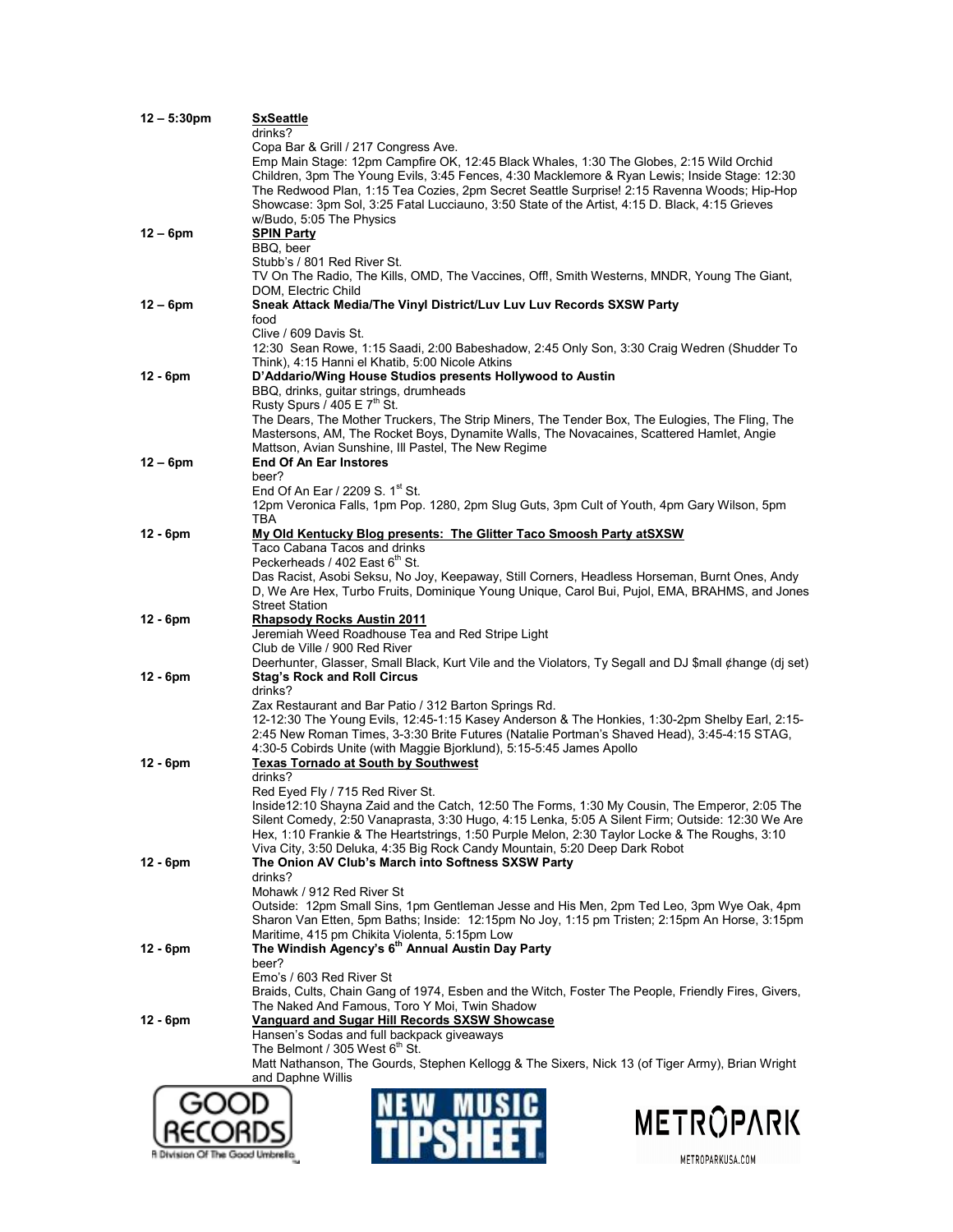| $12 - 7$ pm | <b>Requiemme Mgmt and DevilDolls Booking Day Party</b>                                                                                                  |
|-------------|---------------------------------------------------------------------------------------------------------------------------------------------------------|
|             | beer?                                                                                                                                                   |
|             | Aquarium / 403 East 6th St.                                                                                                                             |
|             | 12-12:30 Smokehouse Gamblers, 12:45-1:15 Strange Vine, 1:30-2pm The Fling, 2:15-2:45 The Hot                                                            |
|             | Moon, 3-3:30 Gun Runner, 3:45-4:15 Maren Parusel, 4:30-5:15 Black Heart Procession, 5:30-6pm<br>The Biters, 6:15-7pm Jesse Malin & The St. Marks Social |
| $12 - 7$ pm | <b>Broken Teeth Unofficial SXSW 2011 Showcase</b>                                                                                                       |
|             | beer?                                                                                                                                                   |
|             | Silhouette / 718 Congress Ave                                                                                                                           |
|             | <b>Broken Teeth</b>                                                                                                                                     |
| 12 - 7pm    | <b>Music for Listeners</b>                                                                                                                              |
|             | drinks                                                                                                                                                  |
|             | Red House Pizzeria / 1917 Manor Rd.                                                                                                                     |
|             | 12pm Kid Canaveral, 1pm Frankie & The Heartstrings, 2pm The Answering Machine, 3pm                                                                      |
|             | Generationals, 4pm Floating Action, 5pm Jonquil, 6pm A Classic Education, 7pm Bombay Bicycle                                                            |
|             | Club                                                                                                                                                    |
| 12 -7pm     | <b>Waterloo Records SXSW Day Parties</b><br>beer?                                                                                                       |
|             | Waterloo Records / 600 N. Lamar Blvd.                                                                                                                   |
|             | 12pm Moondoggies, 1pm Dum Dum Girls, 2pm Joy Formidable, 3pm La Sera, 3:30 Pains of Being                                                               |
|             | Pure at Heart, 4pm Oh Land, 5pm  Trail of Dead, 6pm Cloud Nothings                                                                                      |
| 12 - 8pm    | Standard Recording Co. presents Commodore Van Keepsie's Craftacular Music Carnivale!                                                                    |
|             | T-Shirts                                                                                                                                                |
|             | Gypsy Lounge / 1504 East 6 <sup>th</sup> St.                                                                                                            |
|             | Jon Keller, Sleeping Bag, David Darsten Daniels & The Polyglottal Handclaps, Church Shoes,                                                              |
|             | Asleep, Thunderhawk, Haley Bonar, Jascha, Heligoats, Slothpop, Deadbeats, Art vs. Science                                                               |
| $12 - 8pm$  | Levi's/Fader "The Fort 2011"                                                                                                                            |
|             | drinks                                                                                                                                                  |
|             | The Levi's/Fader Fort / 1101 E. $5th$ St.                                                                                                               |
| $12 - 9pm$  | Sin City Social Club's 9th Annual Day Party                                                                                                             |
|             | beer?                                                                                                                                                   |
|             | Maria's Taco Xpress / 2529 S Lamar Blvd.                                                                                                                |
|             | Deadman, Maxim Ludwig & The Santa Fe Seven, Stonehoney, Michael Des Barres, Mike Stinson,                                                               |
|             | Jesse Dayton, Travis Howard, Tim Easton, The Small Ponds, Keith Gattis and more TBA                                                                     |
| 12 - 10pm   | <b>IFC Crossroads House</b>                                                                                                                             |
|             | continental Breakfast, coffee bar, Wi-Fi, giveaways, cell phone/laptop charging stations, photo booth                                                   |
|             | IFC Crossroads House / 612 Brazos St.                                                                                                                   |
| 12 - 10pm   | <b>Frenchie Smith Records &amp; 1Percent Showcase</b>                                                                                                   |
|             | food?                                                                                                                                                   |
|             | Guero's / 1412 South Congress Ave.<br>12:15pm Dead Leaf Echo, 1pm Colourmusic, 1:45 Living Days, 2:30 My Education, 3:15 Scorpion                       |
|             | Child, 4pm Death Letters, 5pm Fake Your Own Death, 6pm Smoke & Feathers, 7pm SPEAK, 8pm                                                                 |
|             | The Boxing Lesson, 9pm *special guests*                                                                                                                 |
| $12-2am$    | Mexican Summer x Gorilla vs. Bear: SXSW 2011 Showcase                                                                                                   |
|             | beer                                                                                                                                                    |
|             | Klub Krucial / 614 $E$ 6 <sup>th</sup> St                                                                                                               |
|             | Nite Jewel, Tamaryn, Games, Toro Y Moi, Puro Instinct, No Joy, Lower Dens, Shabazz, Palaces,                                                            |
|             | White Denim, Cass McCombs, The Fresh & Onlys, Star Slinger, The Soft Moon, Lia Ices, Grimes,                                                            |
|             | The Samps, Ford & Lopatin, DJ Sober, The Vacant Lots, Brain Idea                                                                                        |
| 12:30 - 2pm | <b>British Music SXSW 2011</b>                                                                                                                          |
|             | drinks<br>The British Music Embassy, Latitude / 512 San Jacinto                                                                                         |
|             | PRS for Music's BMA Brunch                                                                                                                              |
| 1 - 6:30pm  | The Smoking Section x SMKA x Fadia Kader x iluvlola                                                                                                     |
|             | food/drinks                                                                                                                                             |
|             | Light Bar/408 Congress Ave.                                                                                                                             |
|             | TBA                                                                                                                                                     |
| $1 - 7$ pm  | <b>Music By The Slice 2011</b>                                                                                                                          |
|             | beer?                                                                                                                                                   |
|             | Homeslice Pizza / 1415 S. Congress Ave.                                                                                                                 |
|             | 1pm Versus, 1:35 Lost in the Trees, 2:20 Still Corners, 2:55 Lord Huron, 3:30 Kopecky Family Band,                                                      |
|             | 4:05 The Cave Singers, 4:40 Someone Still Loves You Boris Yeltsin, 5:15 Sea of Bees, 5:50 Thao                                                          |
|             | and The Get Down Stay Down, 6:25 Rural Alberta Advantage                                                                                                |
| $1 - 10pm$  | <u>SXSW at the W</u><br>tequila?                                                                                                                        |
|             | Terrace @ The W Austin / 200 Lavaca St.                                                                                                                 |
|             | TBA                                                                                                                                                     |
|             |                                                                                                                                                         |
|             |                                                                                                                                                         |
|             | METROPARK                                                                                                                                               |
|             |                                                                                                                                                         |

**R** Division Of The Good Umbrello

**TH OIIEE** I.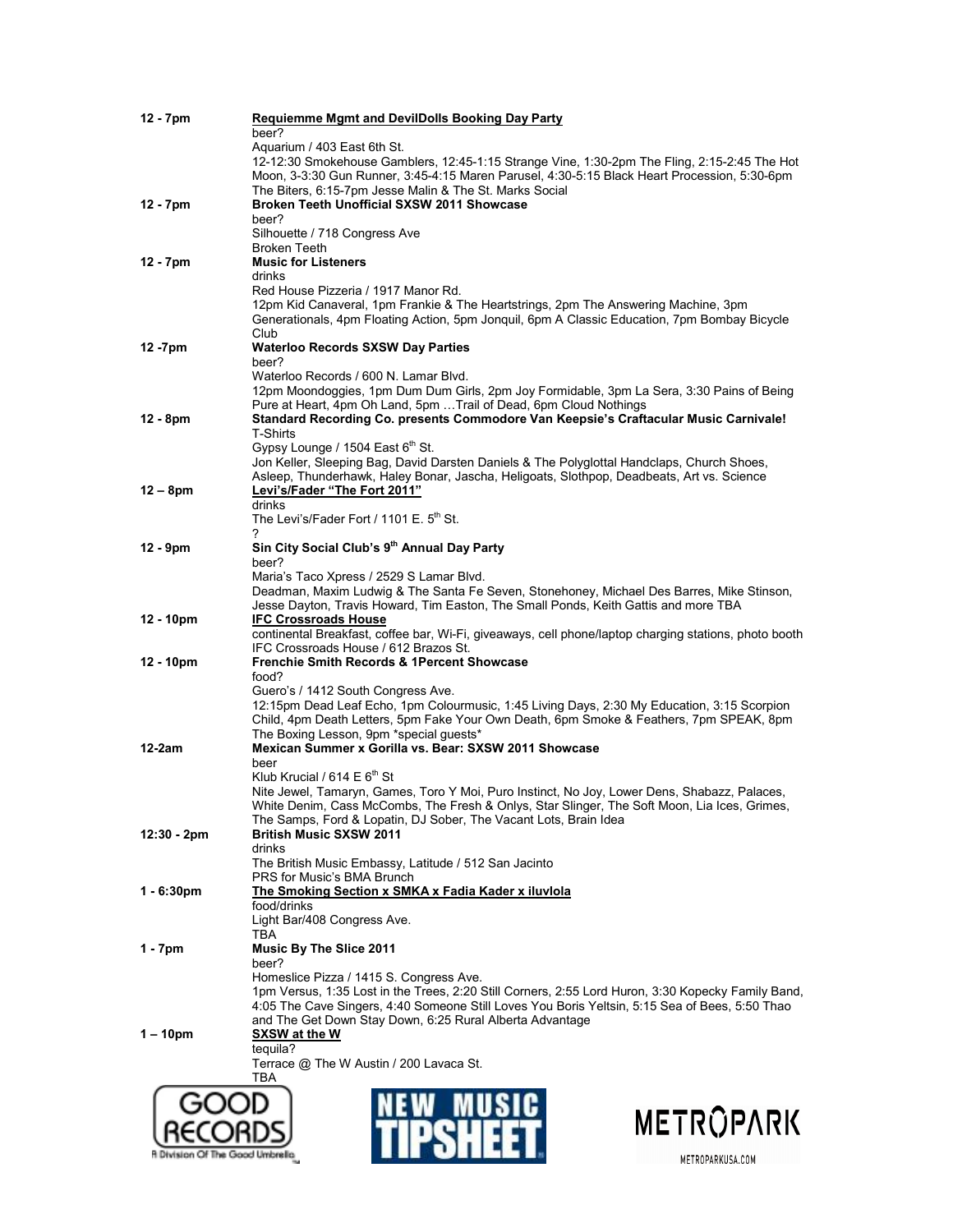| 2pm – 4am            | The Purevolume.com House                                                                                                                                                                      |
|----------------------|-----------------------------------------------------------------------------------------------------------------------------------------------------------------------------------------------|
|                      | drinks                                                                                                                                                                                        |
|                      | The Purevolume.com House / 504 Trinity St.<br>2pm The Indecent, 3pm Kitten, 4pm Eisley, 5pm Special Guest, 6pm Kerli, 12am Clock Opera,                                                       |
|                      | 12:45am Baths, 1:30am Jonquil, 2:15am Jamie Woon, 3am Mount Kimbie                                                                                                                            |
| 2 - 10pm             | The Lonely Hearts Club at SXSW                                                                                                                                                                |
|                      | Vitamin Water and giveaways                                                                                                                                                                   |
|                      | Uncorked / 900 East 7 <sup>th</sup> St.                                                                                                                                                       |
|                      | 2pm Golden Ages, 2:30 Diamond Center, 3pm Little Red, 3:30 Freedom or Death, 4pm Little Tybee,<br>4:30 Laura Stevenson & The Cans, 5pm Bear Driver, 5:30 Letting Up Despite Great Faults, 6pm |
|                      | Xylos, 6:30 Shad, 7pm Chris Betts (Comedian), 7:30 Panic Bomber, 8pm Team Genius, 8:30                                                                                                        |
|                      | Midwest Dilemma, 9pm The Smiles, 9:30 Viva City                                                                                                                                               |
| 3pm – 12mid          | We Are Columbus - Ohio By Southwest                                                                                                                                                           |
|                      | food/drink                                                                                                                                                                                    |
|                      | Treehouse/501 E 6 <sup>th</sup> St                                                                                                                                                            |
|                      | Mike Wojniak, Joshua P. James, Joey Hebdo, Kenny Caterer, Phillip Fox Band, Slick City Ramblers,<br>G. Finesse and N.S., Floorwalkers, Andy Shaw Band, Karate Coyote, The Town Monster        |
| 3 - 6pm              | <b>British Music SXSW 2011</b>                                                                                                                                                                |
|                      | drinks                                                                                                                                                                                        |
|                      | The British Music Embassy, Latitude 512 San Jacinto                                                                                                                                           |
|                      | Showcasing Scotland                                                                                                                                                                           |
| 3pm - 12mid          | <b>Bashed n Boozed</b><br>beer                                                                                                                                                                |
|                      | Classic Neon/5011 E Cesar Chavez St                                                                                                                                                           |
|                      | 3pm-3:40 One4All, 4pm-4:30 Stasis, 4:50-5:20 The Means, 5:40-6:10 Party at Moontower, 6:30-7:00                                                                                               |
|                      | The Del Vipers, 7:20-7:50 Ready the Messenger, 8:10-8:40 Hell & Lula, 9:00-9:30 Ordet, 9:50-10:30                                                                                             |
|                      | Grenadier, 10:45-12:00am Will Konitzer (Grand Finale dance party!)                                                                                                                            |
| 3pm – 1am            | <b>Dickies Sounds</b><br>tacos                                                                                                                                                                |
|                      | Lustre Pearl / 97 Rainey St.                                                                                                                                                                  |
|                      | Live poster printing, good 'ol taco truck                                                                                                                                                     |
|                      | 3 – The Fresh & Onlys, 4 – Alex Winston, 5 – Liam Finn, 6 – Dum Dum Girls, 9 – Noah & the Whale,                                                                                              |
|                      | 10 - Gayngs, 11 - Black Lips, 12mid - Little Dragon                                                                                                                                           |
| 4 - 6pm              | Hopeless Records and Sub City Non Profit Wine Event                                                                                                                                           |
|                      | wine<br>Cork & Co. / 308 Congress Avenue                                                                                                                                                      |
| 6pm – 2am            | Redefine Magazine's House Party                                                                                                                                                               |
|                      | food/drinks                                                                                                                                                                                   |
|                      | Wilson Street Cottages/Wilson Street                                                                                                                                                          |
|                      | Turbo Fruits, Night Beats, Brainstorm, Prison, Blood Beach, Prince Rama, Starf---er, Casiokids,                                                                                               |
| 10pm - 2am           | Florene, Unknown Mortal Orchestra, Jeffrey Jerusalem, BRAHM<br>Supercalifragilisticexpialidocious Week (Couch Professor NIGHT Parties                                                         |
|                      | drinks                                                                                                                                                                                        |
|                      | Chupacabra Cantina / 400 East 6th St.                                                                                                                                                         |
|                      | Snake Skin Prison, Powderburn, Knuckle Sammich, Bayou City Outlaw Band, Yayo, Wellborn Road,                                                                                                  |
|                      | and Black Thorn Halo.                                                                                                                                                                         |
| Saturday, March 19th |                                                                                                                                                                                               |
| 10:30am – 4pm        | Rachael Rav's "Feedback"                                                                                                                                                                      |
|                      | food, drinks                                                                                                                                                                                  |
|                      | Stubb's / 801 Red River St.                                                                                                                                                                   |
|                      | The Bravery, Tapes & Tapes, Fitz and the Tantrums, The Cringe, FreeSol, J Roddy Watson & The                                                                                                  |
| 11am – 6pm           | Business, Das Racist, Bob Schneider, Royal Bangs, Charlie Mars, Eli "Paperboy" Reed<br><b>Filter Magazine's "Culture Collide" 2011</b>                                                        |
|                      | drinks, BBQ                                                                                                                                                                                   |
|                      | Cedar Street Courtyard / 208 W. 4th St.                                                                                                                                                       |
|                      | 11:00 Indigo Tree, 11:30 Kyst, 12:00 Kamp, 1:00 Scars On 45, 2:00 Those Dancing Days, 3:00                                                                                                    |
|                      | Datarock, 4:00 The Naked And Famous, 5:00 Little Dragon                                                                                                                                       |
| 11:30am – 12mid      | <b>Mess With Texas</b><br>beer?                                                                                                                                                               |
|                      | The East Side Drive-In / 1001 E. 6th St.                                                                                                                                                      |
|                      | The Dead Milkmen, !!!, Odd Future, Surfer Blood, The Dodos, Ted Leo, Thee Oh Sees, Deer Tick,                                                                                                 |
|                      | Off!, Screaming Females, The Strange Boys, Fresh & Onlys, Davila 666, Big Freedia, Lemuria, DOM,                                                                                              |
|                      | Esben & The Witch, Devin Therriault, The Growlers, We Barbarians, Ema                                                                                                                         |
| 12 - 10pm            | <b>IFC Crossroads House</b><br>continental Breakfast, coffee bar, Wi-Fi, giveaways, cell phone/laptop charging stations, photo booth                                                          |
|                      | IFC Crossroads House / 612 Brazos St.                                                                                                                                                         |
|                      |                                                                                                                                                                                               |
| COM                  | NEW MILCIA                                                                                                                                                                                    |